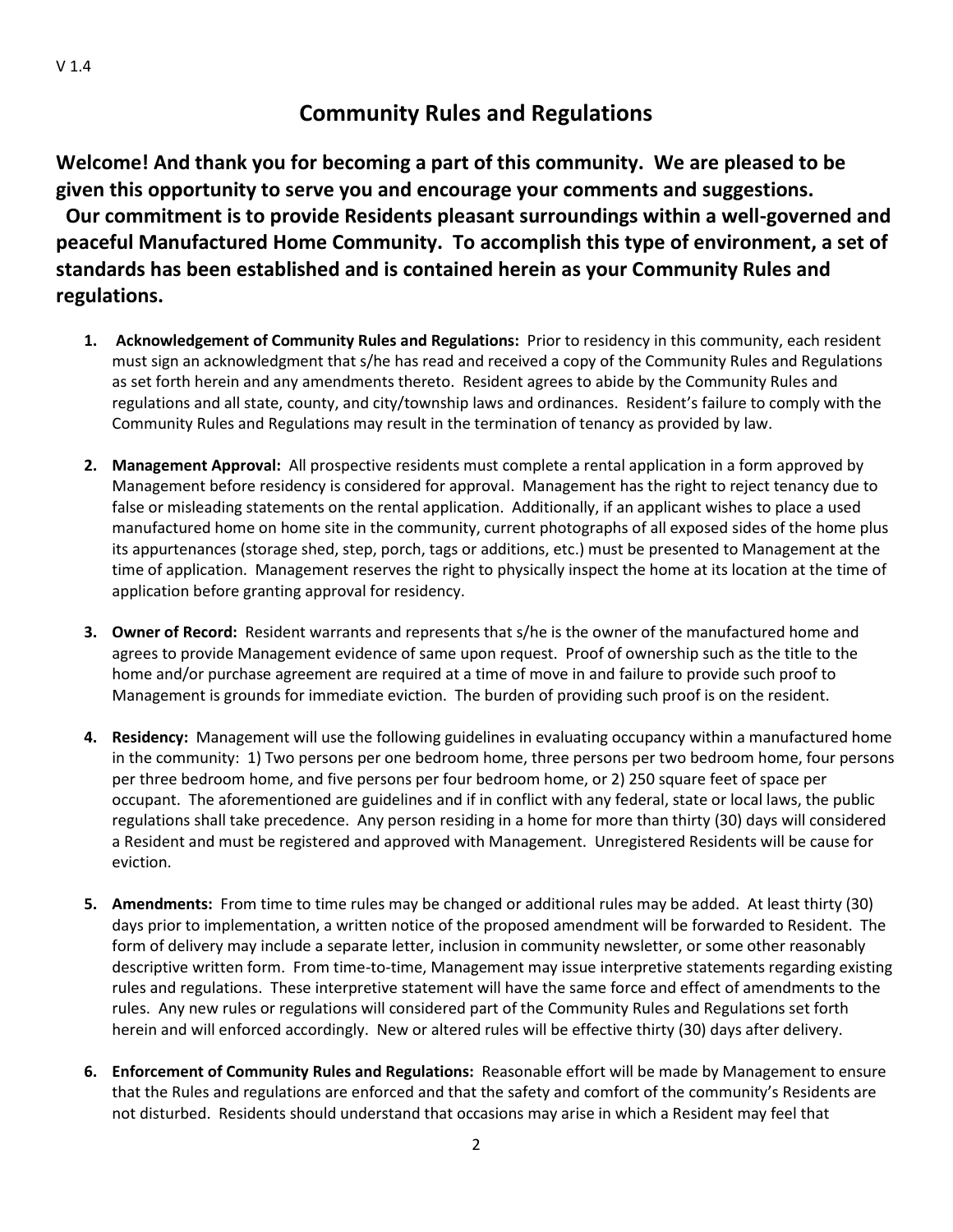Management is either applying an improper interpretation to a rule, enforcing a rule which in Resident's personal opinion is "unfair" or applying a rule unequally to all Residents. In any such instances, Management's interpretation and enforcement will be final. Whereas Management will use reasonable efforts to apply all rules to all Residents simultaneously and equally, neither the timing of enforcement for rules against one Resident versus another nor the interpretation of rule applicability in specific instances for one Resident versus another will not negate the binding nature of Management's interpretations or enforcement against any Resident. Ignorance of the community Rules and Regulations is not an excuse for non-compliance.

- **7. Notice of Rule Violation:** It is the Resident's responsibility to ensure compliance with all Community Rules and Regulations at all times. Whereas Management may use reasonable efforts to contact Residents who violate a rule or regulation by means of a personal visit, a telephone call, and/or a written **NOTICE OF RULE VIOLATION**, such contact is not a requirement for enforcement of action against Residents for noncompliance of any Community Rules and Regulations. If contacted by Management, it is expected that Residents will correct the violation within the amount of time specified. If Resident fails to correct the violation, Management may furnish the necessary work and materials to remedy the violation, and in turn bill the Resident for all expenses incurred in the process, which will be deemed and collectable as rent. Violations and failure by Resident to pay Management for the expenses incurred in remedying the violation will lead to eviction proceedings. At the eviction proceedings stage, Resident will be responsible to first pay court costs, legal fees or other similar costs; second, monies will be applied to late fees' third, to costs billed for repairs, insurance, taxes, violations, additional deposits required, or such other fees or costs charged to Resident; fourth, utility costs; fifth any outstanding rent payment. Please note that your adherence is absolutely essential to provide you and your neighbors a pleasant environment.
- **8. Termination of Tenancy:** Pursuant to MCLA 600.5779, Residents shall continue to pay rent and other charges to Management when due following the demand for possession of the premises. During the pendency of the action, Management may accept all such payments of rent and other charges without prejudice to the action to evict the resident. If payment is not timely made, Management may proceed under MCLA 600.571(1)(a) without prejudice to the just cause termination.

**Lease Termination for Senior citizen Housing –** Any resident who has occupied the premises for more than 13 months may terminate this Lease by a sixty (60) day written notice to the Management if (i) the Resident becomes eligible to take possession of a subsidized unit in senior citizen housing (as defined by applicable law) and provides Management with written proof of that eligibility, or (ii) the resident becomes incapable of living independently as certified by a physician in a notarized statement.

**9. Liquidated Damages:** In a contested action to terminate a tenancy for "just cause", the prevailing party shall receive the following as "liquidated damages" as allowed under law

 Five hundred (\$500.00) dollars for an action in District Court. Three hundred (\$300.00) dollars for each appellate level.

These "liquidated damages" are intended to reimburse the prevailing party for its expenses incurred in connection with the termination action, and shall not be construed as a penalty. The payment these "liquidated damages" shall not preclude either party from recovering their actual additional damages resulting from personal injury or physical damage to personal or real property caused by the other party or from recovering any unpaid rent or charges under the Lease, if any is in effect, or these Community Rules and Regulations

**10. Payment of Rent/Failure to Pay Rent:** Rents are to be paid monthly. Rent is due on the first day of each month and must be paid on or before the fifth day of the month. Resident agrees to pay a late charge for rents or any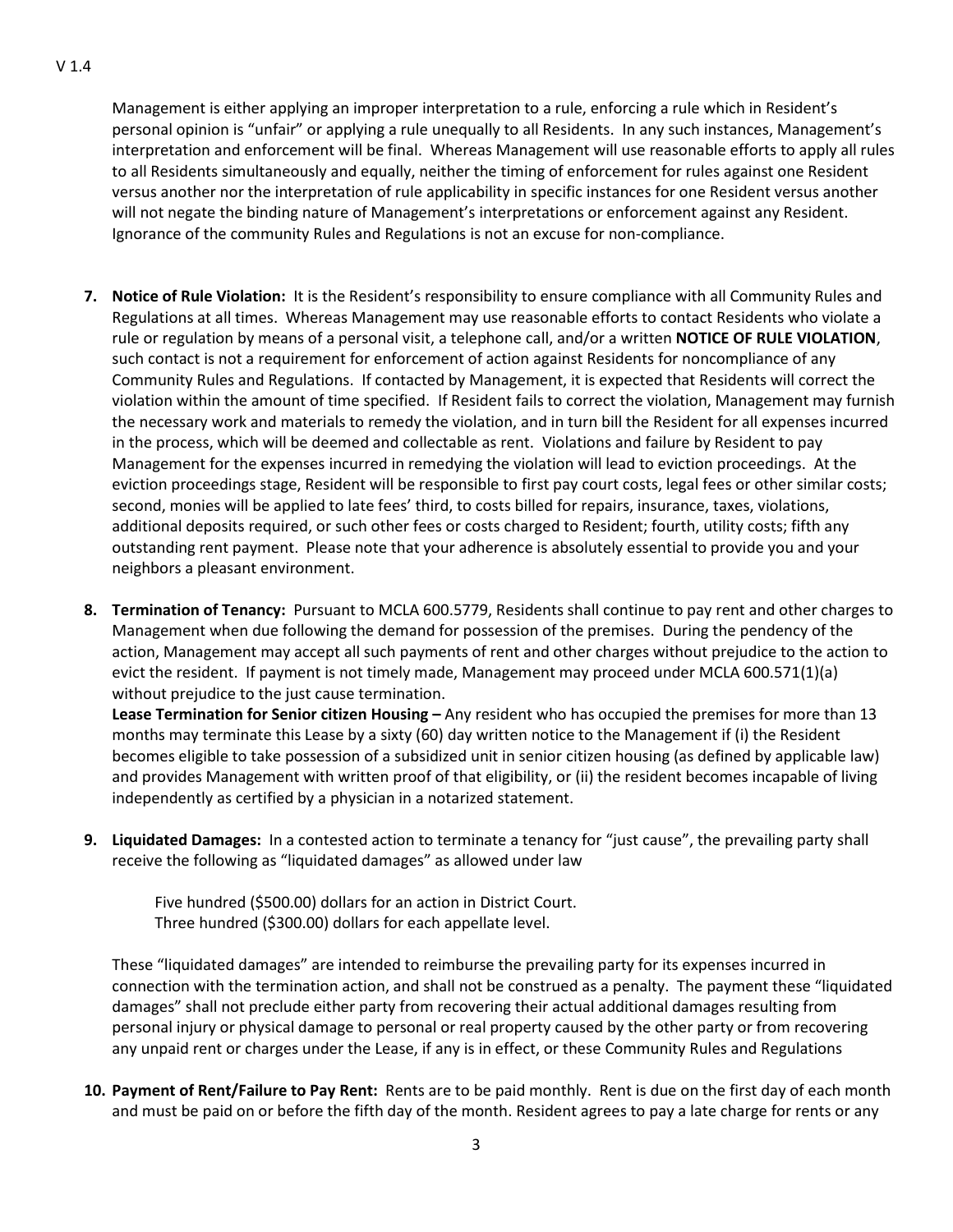charges due of any kind whatsoever due and not received by or delivered to Landlord at the above address on or before the close of business on the fifth day of the month or postmarked by the first day of the month. The amount of the late charge shall be:

A. If not received by close of business on the fifth day of the month due at the address above, a \$50 late fee is due.

B. If any and all amounts due Landlord of any kind whatsoever (including the \$50 late fee under 5A above) are not received by midnight on the tenth day of the month at the address above, an additional late fee of \$5 (Five and 00/00 Dollars) PER DAY after midnight on the tenth day of the month shall be charged. By way of example and not limitation, if rent is received on the 14th of the month, a total late fee will be due of \$70 (\$50 + (4 x \$5)) C.Notwithstanding anything else, the maximum late fee which will accrue for any one month shall be \$125.00.

Cash payment is not accepted and payment will only be accepted with a money order or certified check. Personal checks will only be accepted with prior arrangement with Management. If Tenant pays rent with a personal check, a charge of \$50 will be assessed against any check that is not honored for any reason.

In the event of nonpayment by Tenant of any amounts due under this Lease and/or, if applicable, a related Lease Option Agreement, (including by way of example and not limitation the Monthly Home Rent Payment (as defined in the Lease Option Agreement if applicable), the monthly Base Rent or other Monthly Charges as detailed in paragraph 6 of this Lease, late fees, repair costs billed under the Lease Option Agreement (if applicable), insurance premiums billed under the Lease Option Agreement (if applicable), taxes billed under the Lease Option Agreement (if applicable), legal or court related costs, utility costs billed, etc.) any payments received from Tenant will be applied to outstanding amounts due in the following order at the sole and absolute discretion of Landlord irrespective of any verbal or written designation otherwise by Tenant:

- 1. First to court costs, legal fees or other similar costs.
- 2. Second to late fees.
- 3. Third to costs billed for repairs, insurance, taxes, violations of lease and rules, additional deposits required, or such other fees or costs charged to Tenant under a Lease Option Agreement (if applicable), or Community Lease or this Community Rules and Regulations.
- 4. Fourth to utility costs billed to Tenant.
- 5. Fifth to any outstanding monthly rent payment due on the Home leased under a related Lease Option Agreement (if applicable).
- 6. Lastly to any outstanding Base Rent or other Monthly Charges due under the Lease or the Community Rules and Regulations.

In the event Resident fails to pay rent or other charges on or before the fifth day of the month, Management may issue a Notice To Quit, Nonpayment Of Rent. Failure of Resident to make timely payment of rent or other charges as provided in the Lease of Community Rules and Regulations on three or more occasions during any 12 month period for which failure Management has served a written Notice to Quit, Nonpayment of Rent, pursuant to MCLA 600.5714(1)(a) and Resident has failed or refused to pay rent or other chares within the time period stated in the Notice To Quit, is just cause for eviction pursuant to MCLA 600.5775(2)(f). If Management institutes an action of summary proceeding against Resident based on default in the payment of rent, then Resident shall reimburse Management for the expenses incurred by Management including any and all attorney fees, court costs, process server fees, filing fees or other fees. So long as the Resident shall be a tenant thereunder, the amount of such expenses shall be deemed to be additional rent and shall be due from the Resident to Management on the first day of the month following the incurring of such respective expenses.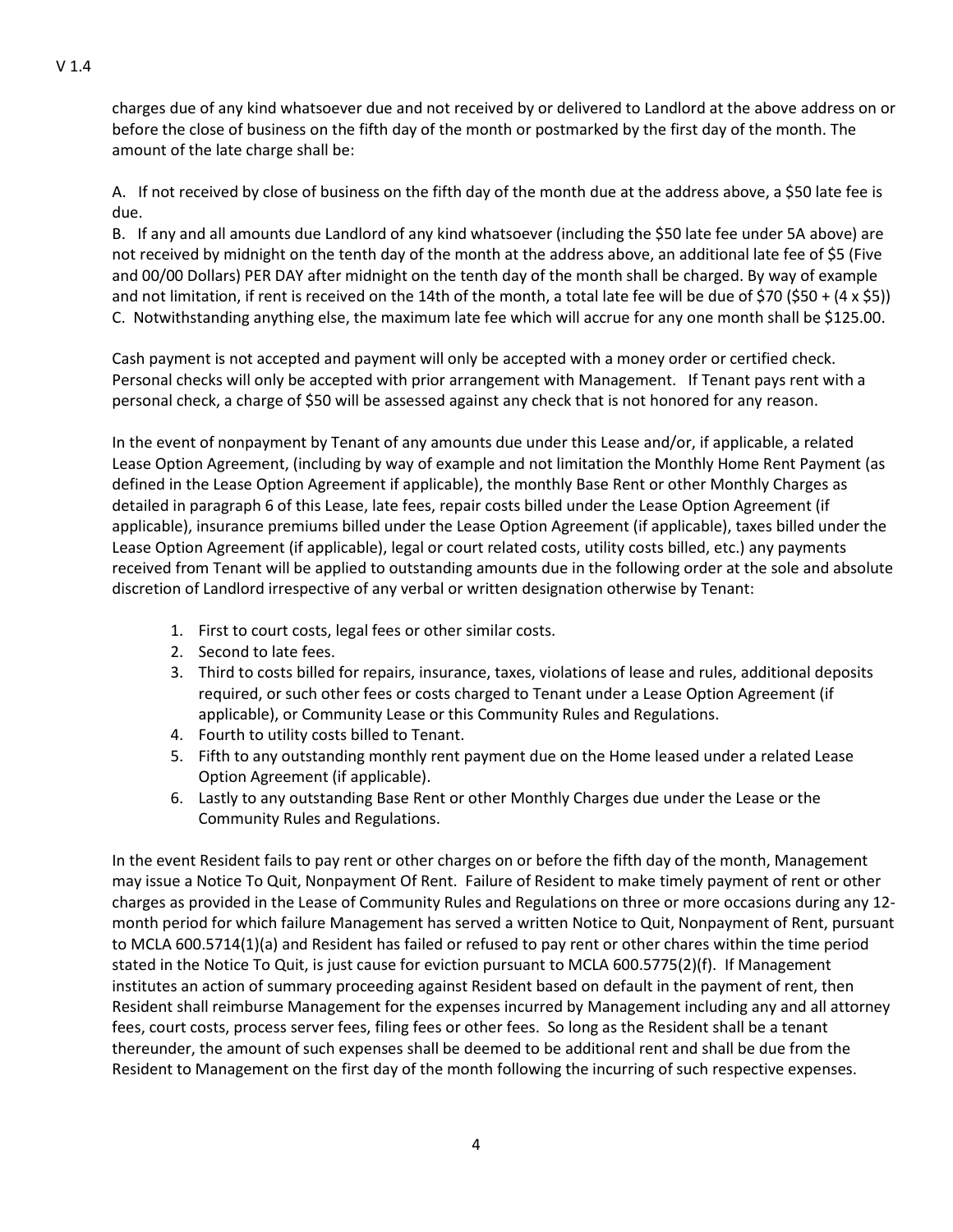Termination of Promotional Discounts - If Tenant defaults under any of the terms of this Lease or a related Lease Option Agreement (if applicable) or requirements contained in the Community Rules and Regulations, by way of example and not limitation the requirement to pay rent on time (i.e.: if Tenant makes any payments late), any promotional discounts which Tenant was receiving as inducement to occupy the premises described in this Lease or the Home pursuant to any applicable Lease Option Agreement shall end immediately and Tenant shall be obligated to pay the full non-discounted monthly rent payments under this Lease and non-discounted amounts under any applicable Lease Option Agreement.

**11. Manufactured Home Installation and Standards:** Proper installation of a manufactured home is the sole responsibility of the Resident and those dealers, installer/repairers or such other contractors hired or retained directly or indirectly by Resident and Management disclaims any and all responsibility for damages to any home due in any way to faulty and/or insufficient placement, installation and/or removal. All new installations and existing manufactured homes must comply with all local ordinances and state laws concerning placement, anchoring and setting up home prior to the Residents taking occupancy therein. All homes must be titled by the State of Michigan and proof of such must be reviewed by Management. Residents shall be solely responsible for any damage to community property or that of other Residents resulting from the installation or removal of his/her manufactured home. Placement, installation and removal of manufactured homes must be supervised by an employee designated by Management. Placement, installation, set up and removal may only done by the home owner or licensed and insured service providers. Management will provide Resident of Resident's designated contractor with a copy of the community Sep-Up Regulations which must be adhered to unless manufacturers specifications, state, local or federal law provide a higher standard or a mandatory standard.

## **To provide and maintain a clean and attractive community, all manufactured homes must meet the following standards:**

- **A.** The exterior of the home must be kept clean and in good condition. The exterior area is to be maintained in a neat, safe, and attractive manner at all times. Such maintenance includes by way of example but not limitation, damaged siding or skirting, damaged gutters, facia boards, painting of any or all exterior exposed surfaces, roof coating/sealing, cleaning of any/all rust stains or other stains upon any exterior surface etc. The choice of any exterior applied color or stain is subject to the written approval of Management and such approval must be obtained by resident prior to application. Management may require the Resident to repaint or retain any areas of a home for which the color used is offensive, objectionable or aesthetically unacceptable in Management's sole and absolute discretion.
- **B.** Each home must have the address (unit number) attached in numerals that are clearly visible from the street. Non-rigid stick-on numbers (i.e. paper, mylar, plastic, etc.) may not be used.
- **C.** All windows and doors are to be in good condition. Broken windows must be repaired immediately. Plastic may not be used for window replacement. No objectionable or offensive items or material may visible from the exterior of the home. Unconventional items such as sheet, blankets, towels, etc. may not be used as interior window treatments. Management has the right to reject a window treatment deemed inappropriate.
- **D.** Approved fire-resistant skirting is required and must completely enclose the space beneath the home. Skirting must be properly ventilated and access panels of sufficient size in the utility hook up areas installed. Materials and color are to match or attractively accent the home's exterior. Residents shall skirt home within thirty (30) days of occupancy or within such period in excess of thirty days as may be agreed to in writing by Management to accommodate weather or unusual conditions. The area beneath the home must be kept clean and free of combustible materials.
- **E.** Steps leading to front entry doors must be approved in writing by Management prior to placement. Management may in their sole discretion restrict the type, style and construction materials of steps and Resident should obtain written authorization to place any and all types of steps prior to actual placement.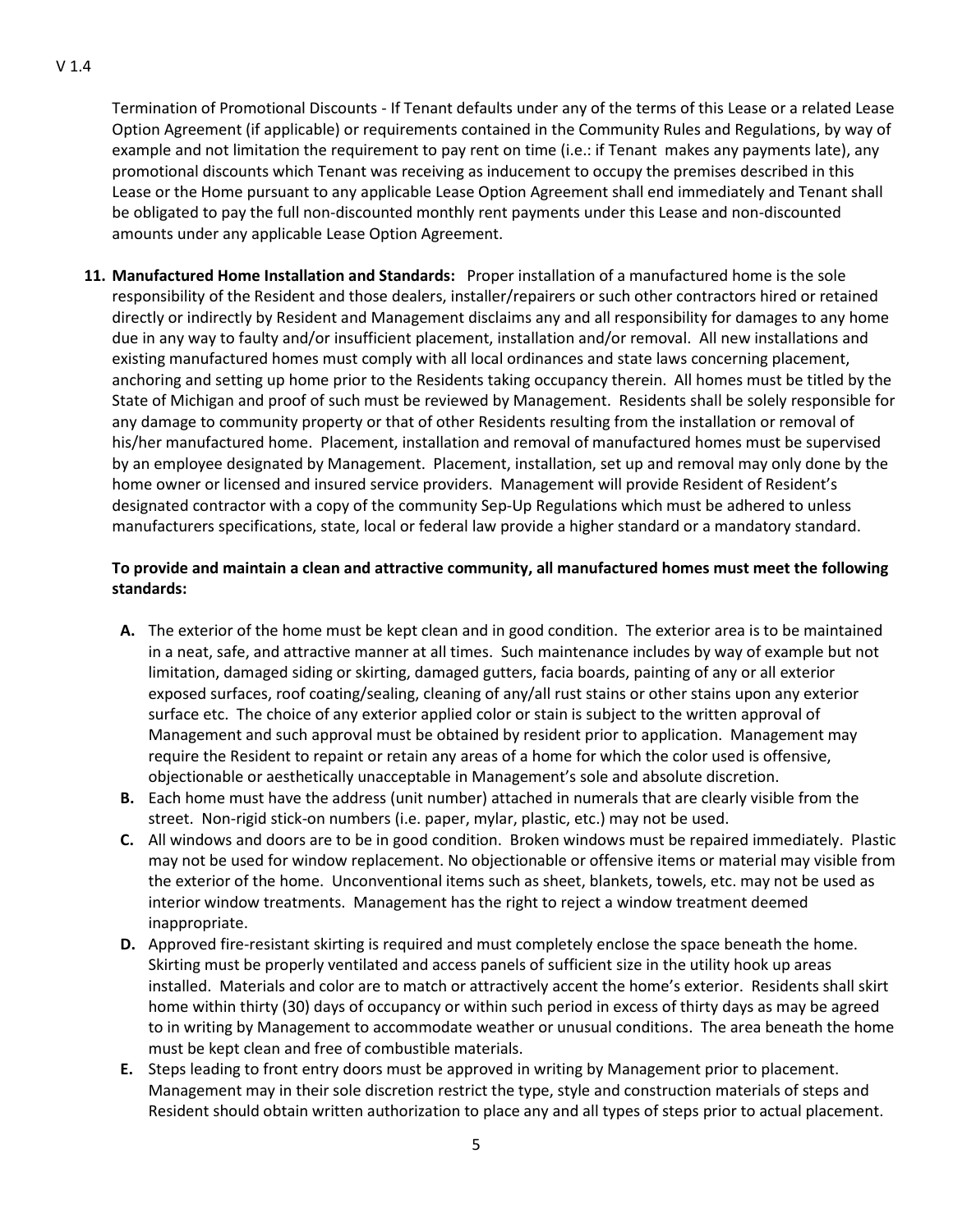A Handrail must be attached on all open sides of the steps. Steps are to be maintained in a safe and attractive manner. All wooden steps are to include vertical baluster posts on all handrails with such posts spaced not greater than ten (10) inches apart. If a Resident chooses to have an off-side set of steps, they must comply with the same handrail and baluster requirements as the front steps. Off-side entry doors may not be used as the primary home entrance and decks, porches, etc. my not be erected on the off-side door side of the home unless approved by Management in Management's sole discretion.

- **F.** All porches and decks must be constructed of treated (weather-resistant) wood with handrails on all exposed sides. All handrails must include baluster posts with such posts spaced not greater than ten (10) inches apart. Lattice made of treated wood or other enclosure materials as specifically approved in writing by Management must enclose the space beneath the porch or deck. Awnings and additions are to be of approved materials. All are to be maintained in good condition. Prior to installing a porch, deck, awning or addition, the Resident must first obtain the written approval (as it pertains to location, size, building materials, etc.) of Management.
- **G.** Nothing additional may be constructed to or on the home or home site without Management's approval and written consent.
- **H.** Central air conditioning units must be placed on a cement slab with the location approved by Management. Window air conditioning units must be securely braced to the home and cannot be installed in the front window. The specific location of window air conditioners must be approved in writing by Management and Management will determine the acceptability of a location based upon the siting of the home on the specific lot and the physical orientation of the lot itself. No wood bracing or support of any kind to the ground are permitted. If electrical requirements to operate air conditioning units exceed the standard amperage provided by the community, Resident must at his/her expense, upgrade the electrical service from the pedestal to his/her home and the electrical pedestal along with any required changes to the power company service lines. Both types of units must be attractively maintained.
- **I.** Towing mechanisms must be removed from the manufactured home upon installation and stored beneath the home. In Cases where a non-removable hitch exists and has been either grand-fathered in by Management or specifically approved by Management to remain mounted on the home, the towing mechanism must be attractively maintained.
- **J.** Fences may not be installed around or upon home sites. The preclusion of fences will not prohibit the installation of decorative sections of fences for landscaping purposes or in cases where the home site is subject to recurring lawn damage from traffic, for traffic control. All such instances must be approved in writing by Management prior to installation and maintained in a good condition.
- K. Utility connections within the home (electrical, gas, water, sewer, etc.) are the sole responsibility of the Resident and Management disclaims any and all responsibility for any damages due to faulty or improper installation. Approved copper tubing or approved piping shall be sued for any gas line. Any tampering or altering of these connections is strictly forbidden. The outside main electrical line to the home must meet local code, be direct wired and be buried.
- L. All sewer connections from the manufactured home to the sewer riser must be at a minimum, schedule 30PVC or ABS plastic pipe. A clean-out of at least three inches must be installed where the line enters the ground. Sewer line may not be wrapped with a heat tape or similar water supply protection device.
- M. Water service to the home shall be connected by semi-rigid tubing, such as copper tubing or approved plastic piping. A water supply protection device such as a heat tape, UL or similarly listed, shall be installed at the time the home is placed on the site. Insulation and a protective wrap must cover the heat tape. All protection materials shall be replaced when necessary to prevent the freezing of service lines, valves and riser pipe. A main line shutoff valve is required to be installed just above the service riser pipe, allowing Resident or Management to shut off all water to the home. All homes must have at least one hose bib connection installed with a self-draining shut-off. The location of the hose bib on the exterior of the home is approved by Management prior to installation and Management specifically reserves the right to require that a hose bib be located on the front door side of the home. Resident will be responsible for all costs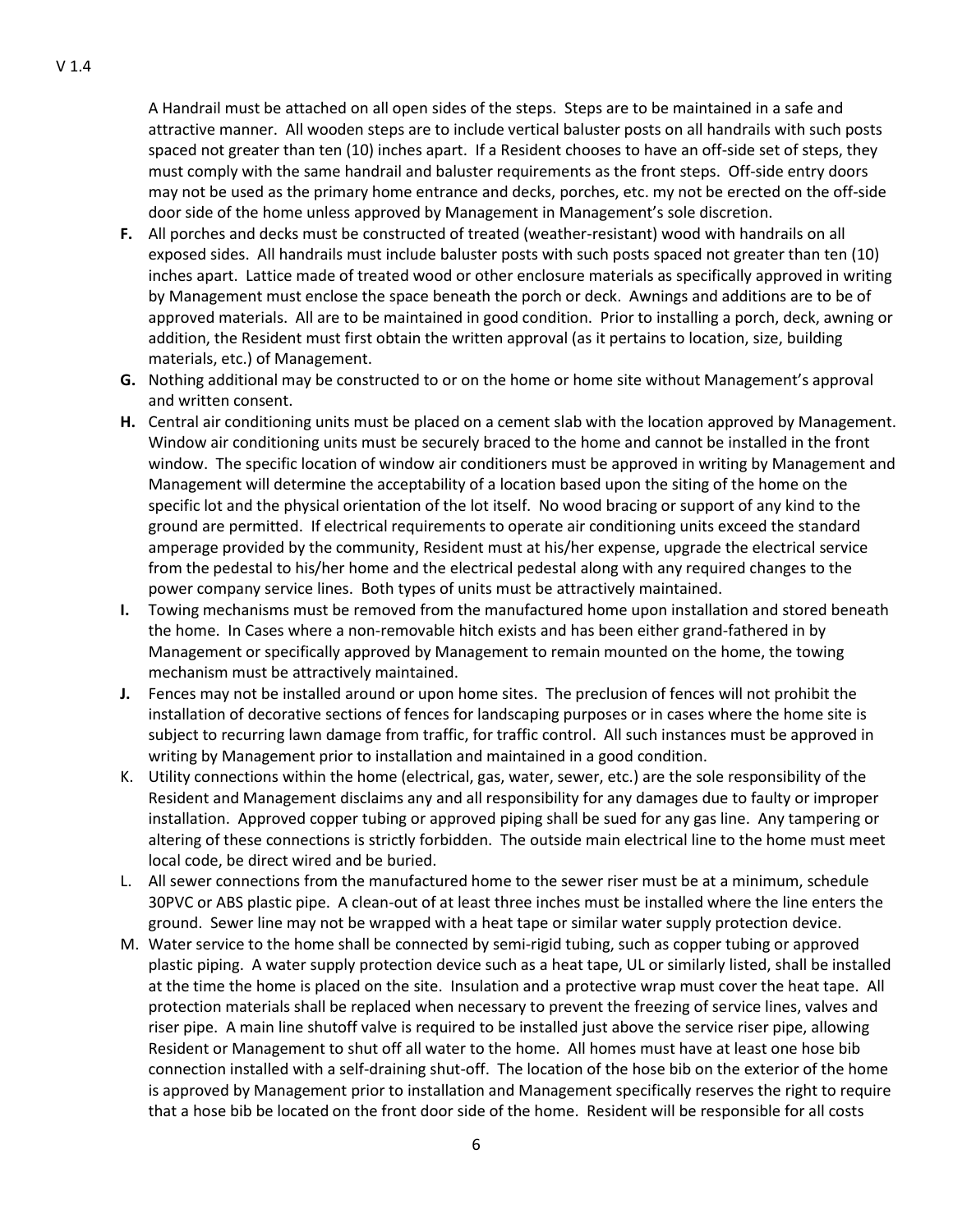involved in repairing any lines which freeze due to Residents failure to properly maintain and protect them including labor as described in the section of the Rules and Regulations entitle "Home Site Maintenance". Charges incurred as a result of the repairs shall be deemed to be rent and collectible as rent. If Resident requests Management to check their water line for freeze-up and Management determines that freeze-up is attributable to improper or inadequate action by Resident, Management will charge Resident for the time and materials involved in checking the water line including labor as described in the section of these Rules and Regulations entitled "Home Site Maintenance". Charges incurred as a result shall be deemed to be rent and collectible as rent with the next monthly rent payment following performance of the work.

- N. Axles may not be removed from beneath the home. The frame must be placed as close to the ground as possible.
- O. All homes shall contain at least one (1) fire extinguisher with a minimum 2A-10-B-C rating and at least one (1) smoke detector, both approved by a nationally recognized independent testing laboratory. This notice is provided to Resident by law and Management disclaims any and all responsibility for any damage or loss (including personal injury loss or death) due to any fire protection devices.
- P. Exterior antennas set on poles and extending above the home's roof line are not permitted. Roof mounted antennas must be located on the back of the home and are limited in height to any amount not greater than three feet above the top of the home peak. No pole mounted antennas are permitted (except as discussed afterwards for TV dish antennas) unless the pole is within 12" (twelve inches) of the back of the home and the antennae does not extend more than 3' (3 feet) above the top of the home peak. Direct satellite dish antennas or similar permitted provided that they do not exceed 36" (thirty-six inches) in diameter. They may only be located in one of the following places:
	- 1. Mounted on the rear 1/3 (one third) of the home provided they do not extend more than 2' (two feet) above the house peak. The "rear" of the home shall be that part furthest away from the nearest road.
	- 2. Mounted on the rear 1/3 (one third) of the shed provided that they do not extend more than 2' (two feet) above the shed peak.
	- 3. Mounted on the ground but only within 10' (ten feet) of the edge of the home and within the rear 1/3 (one third) of the home. If located on the ground within this area, the highest point of the antennae may not extend higher than the lowest drip edge line of the home or higher than the total height of the antennae to the next nearest adjoining home or structure of any kind, whichever is less.
- Q. Resident is responsible for proper tie-down of their home. Any tie-downs on Resident's site whether or not installed prior to occupancy by Resident are the sole property and responsibility of Resident. Tie-downs of any kind are not deemed to be real property of Management but rather are personal property of Resident. Management disclaims any and all responsibility for damage or loss due to improper or inadequate tiedown.
- R. Resident is responsible either directly or indirectly through a properly licensed dealer, installer/repairer or other contractor to ensure that all pillars supporting the home are properly installed and of sufficient number, properly spaced and supported on a proper foundation. Any foundations (including piers, platforms, slabs, ribbons, etc.) required for perimeter support of the home will be responsibility of the Resident to ensure that the foundation is installed prior to home installation. Unless Management is notified in writing ten (10) days prior to delivery of the home of the need for any additional foundation support beneath the home I-beams or marriage wall, Management disclaims any and all responsibility for damage which in any way might be attributable to foundations.
- S. No chimneys are permitted to be vented out the side walls of the home. No chimney or vent stacks of any kind may extend beyond a minimum distance above the roof required by building codes.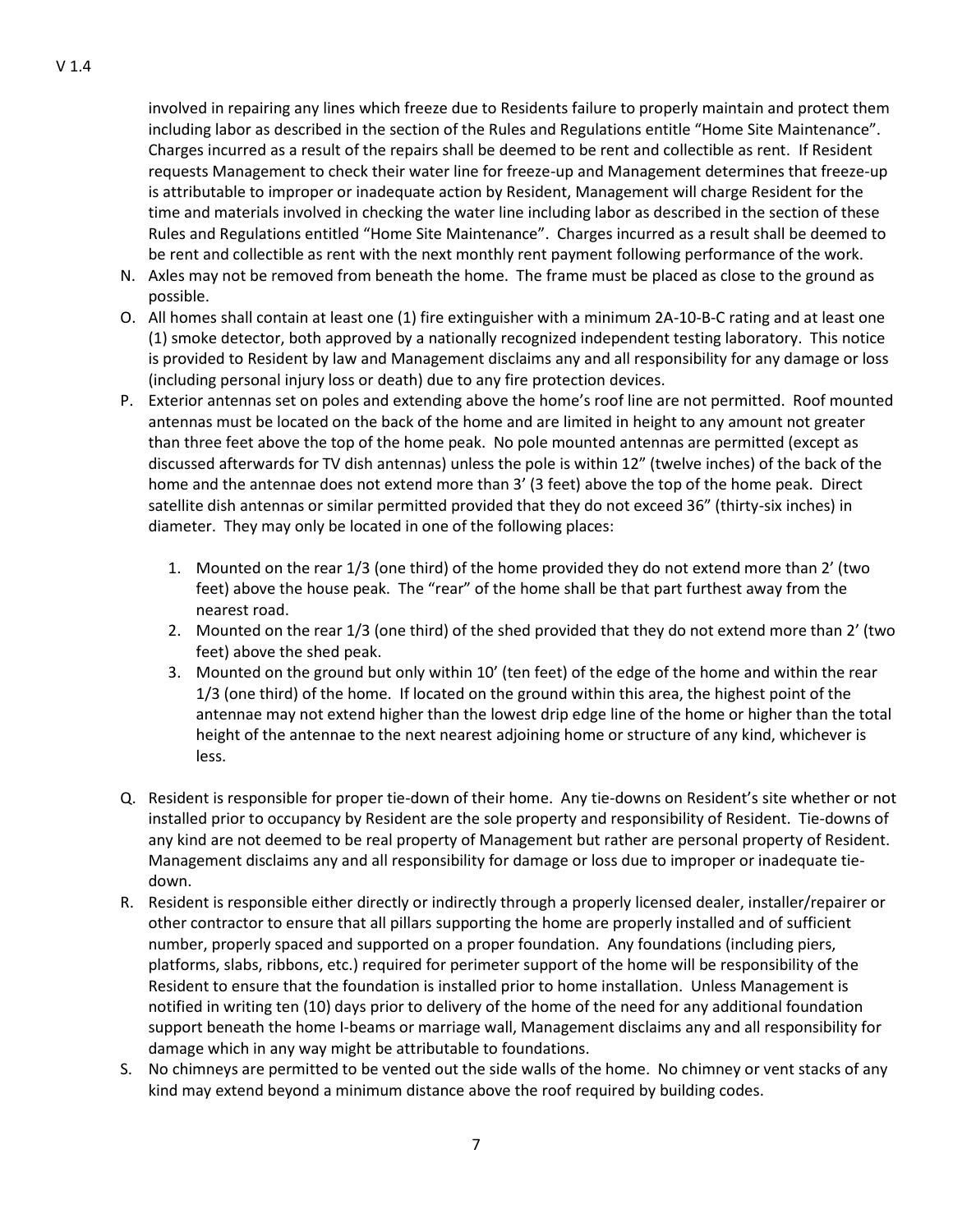- T. If Management in their sole discretion concludes that the home contains roaches, rodents or other noxious and offensive insects or pests, Management may require Resident to retain a qualified and licensed extermination company to inspect and if needed treat the home and submit proof of the inspection and treatment to Management within seven days of fist notification by Management. If Resident fails or refuses to arrange such inspection and treatment, in addition to constituting a violation of these Community Rules and Regulations sufficient to be a just cause for eviction, Management may retain a qualified extermination professional to perform the work. The cost of this professional will be billable to Resident and collectible as additional rent due and payable with normal monthly rent payment the month following billing.
- **12. Water and Sewer Connections:** Interior and exterior water and sewer connections must be maintained in a safe and leak-free condition at all times. If a sewer line becomes plugged due to Resident's negligence or if Resident fails to correct water/sewer leaks after receiving a NOTICE OF RULE VIOLATION, Management has the right to enter the premises and perform the necessary repairs as provided by law. Resident will be billed any and all charges related to the repairs including labor as described in the section of these Rules and Regulations entitled "Hone Site Maintenance" charges incurred as a result of the repairs shall be deemed to be rent and collectible as rent. Management specifically reserves the right at any future time to individually meter and bill or have billed to Resident amounts for water and/or sewer usage.

 Resident should ensure that their home and any and all items therein are properly protected from damage which may be attributable in any way to temporary loss of water, sewer, gas, electric or reduced volume/capacity of water, sewer, gas or electric. Management disclaims any and all responsibility for damage which may occur as a result of such temporary losses or reduced volumes/capacities. By way of example and not limitation, hot water should be equipped with back-flow prevention valves that will prevent draining of the tank (and therefore possible burnout of the heating element) in times of shutoff. Appliances which are subject in any way to damage from a reduced voltage availability or alternatively, from an electrical surge such as might occur during a power "brown-out" or power outage should be protected with proper safety devices.

**13. Right to Space and Transferability:** The right to occupy a home on the leased site is not transferable with the sale transfer of title to the manufactured home. The Resident further agrees that s/he will not assign or sublet the manufactured home or leased premises. Management must prior to the transfer of possession of a manufactured home, inspect the leased site and exterior of the home to confirm that it meets all community standards. All items that need repair or corrections must be completed prior to the Management's final authorization of resale. Management does not warrant that the manufactured home inspected is in conformity with applicable building codes, that the home is free from defects or that the mechanical, plumbing or electrical systems, including appliances connected therewith, are in working order. The resale inspection does not create any warranty of merchantability and there are no other warranties created herein. Resident/Seller's request is for a determination of whether the home is eligible to remain in the community in accordance with applicable community Rules and Regulations, if sold.

 All items listed below will be inspected. Should any item not be in compliance as far as the aesthetics or condition of same, it will be noted on the homeowner's resale inspection report for replacement, repair or removal. Such items include:

 Condition of: exterior of home, adjacent structures, address, doors, windows, siding, skirting, running lights removed and holes caulked, paint, screws, dryer vented outside, wash and wax home, steps, handrail, porches, decks, railing, awning, carports, skirting, shed-type, shed site, shed clearance, shed paint, shed doors, air conditioner bracing and foundation, heat tape or heat rod, exterior water and sewer line, water shutoff valve, top of water service supply, garden hose crossover line to patio side with self-draining shutoff, axles and springs under home, hitch under home, tie-downs, no combustible material under home, lawn, parking area cleanliness,

#### V 1.4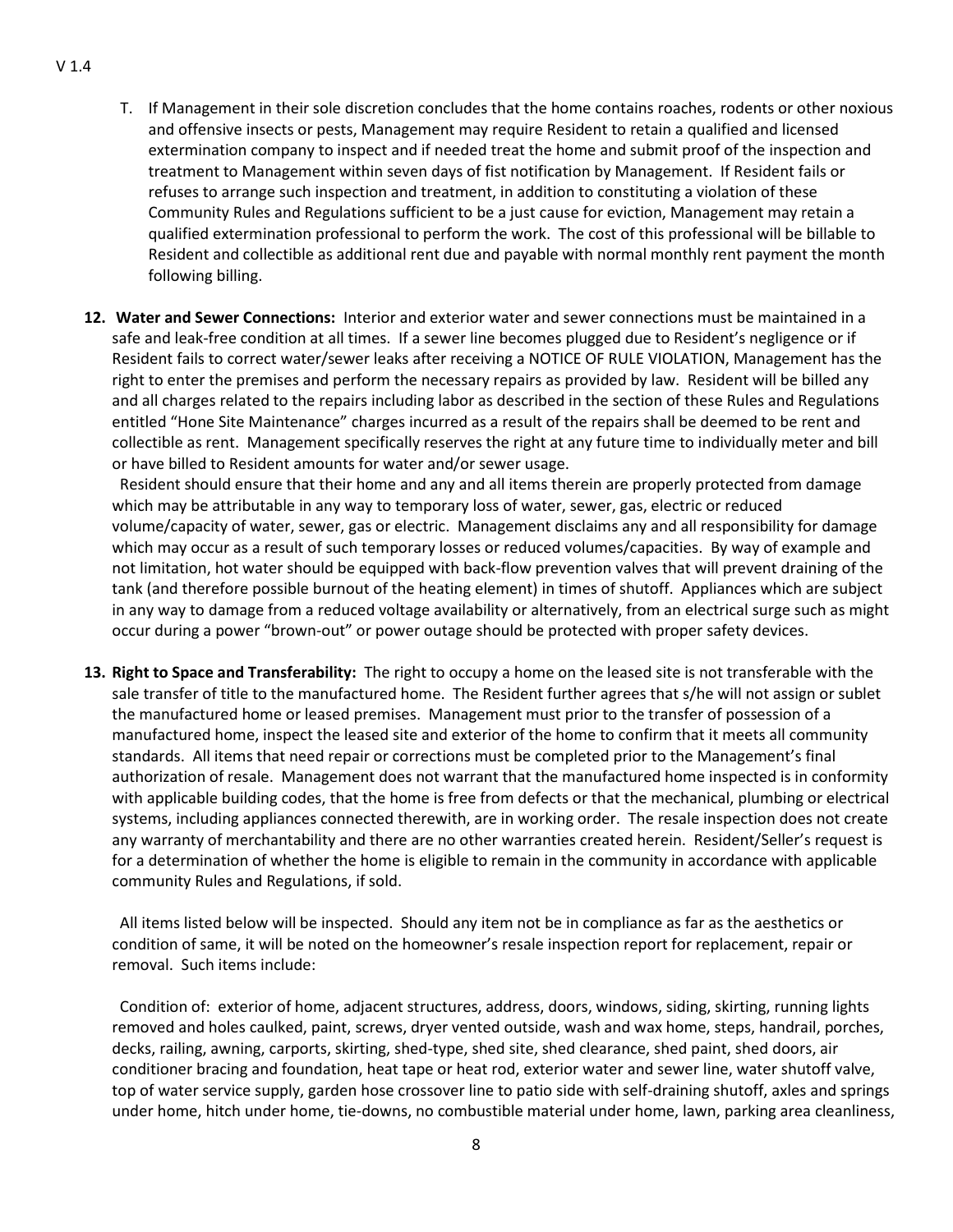sidewalk, patio, site light (if any), general cleanliness of site, plantings, electrical line direct wired and buried, antenna, etc.

 A cost for this resale inspection of thirty dollars (\$30) will charged to Resident and considered as additional rent pursuant to law. This cost is valid for one (1) year. If the home is not sold within sixty (60) days after receiving the resale authorization, Management must re-inspect home for any discrepancies when the Resident has a new buyer.

 One 18"x22" "For Sale" sign may be placed inside the front window of the home but only after Resident receives the final authorization of resale from Management. No other signs of any kind are permitted.

**14. Removal of Manufactured Home:** All rents and other applicable charges to Management must be paid in full prior to moving the home from the community. Resident must also provide Management with at least thirty (30) days written notice of his/her intent to remove the home. Any Resident who removes his/her home is responsible for the removal of all rubbish, steps, sheds, etc. from the home site. The home site must be left in a clean and neat fashion. The home site must completely be cleaned pursuant to this rule within 24 hours of Resident vacating lot or Management may proceed to clean up any and all items, discard them at Management's sole and absolute discretion, and deduct any expenses are described herein (including labor at the rate of \$40 per man per hour) from the Residents security deposit. Any expenses incurred by Management to restore the site to its original condition will charged to the Resident. Resident will contact Management before the home is removed from the site as stated herein. All work on Homes must be performed by licensed and insured contractors and Management must be provided with a copy of valid license and a valid proof of workmen's compensation and general liability insurance. Management must be added to the policies as a named, additional insured prior to any work beginning.

Management assumes no responsibility if a dealer, bank or other secured party opts to remove the manufactured home of a Resident from the community.

In the case of a fire or other damage to Residents manufactured home located in the community, Resident shall remain responsible for payment of rent during the balance of the time that the home site is not available for occupancy for another resident due to the presence of any property of Resident. Failure of a Resident to immediately repair, secure or remove a fire-damaged manufactured home shall be just cause for termination of the tenancy pursuant to MCLA 600.5714 and MCLA 600.5775.

 If Resident abandons the manufactured home placed on the premises, for whatever reason, and if Management is required to remove the manufactured home placed on the premises, for whatever reason, and if Management is required to remove the manufactured home after notice to Resident at the Resident's last known address, the resident shall be responsible for any and all expense incurred in removing the manufactured home or other property from the premises and all such expenses shall considered rent due to Management and be collectible as rent.

**15. Improvement and Alterations:** Resident shall make no alterations to the subject site without Management's written consent. Management shall be provided with a sketch of any proposed improvements such as a porch, deck carport, awning, shed and/or pad, home additions, plantings and so on. Resident shall also be responsible to obtain any required building permits from the governing municipality. A sketch of any proposed excavations and its location is to be provided to Management but only after the utility companies have been notified and requested to mark the underground cables. If Resident opts to remove any of the above described structures, the site shall be restored to its original condition. Resident improvements made to the site such as concrete pads, trees, and shrubs shall become community property.

 Unless performed by the Resident, all work on homes must be performed by licensed and insured contractors. Management's requirements under this section are in no way a representation or warranty as to the work to be performed and Management disclaims any and all responsibility for damage or injury related to any improvements or alterations.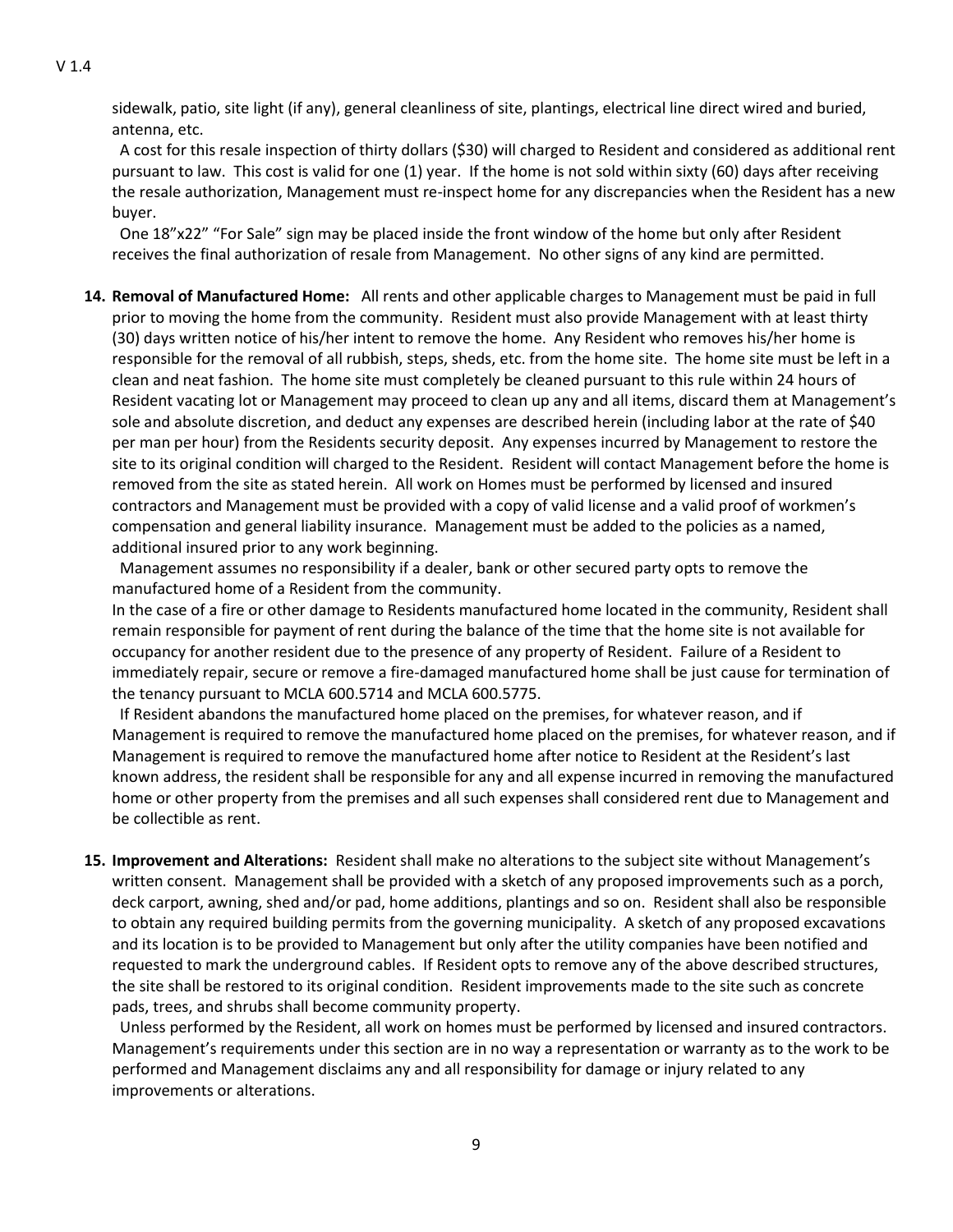- **16. Home Site Maintenance:** Resident shall maintain his/her home and home site in a clean and attractive fashion at his/her own expense. Resident agrees that no representation as to condition or repair of the premises, and no premise to alter, repair or improve the premises has been made except as may be executed by Management and Resident in writing prior to occupancy. Resident shall keep the premises, during the term of their occupancy, in good repair, and at the expiration thereof, yield and deliver up the same in good condition. A Determination as to the approximate site boundaries will be determined from time-to-time by Management. Site boundaries may be reasonable changed to accommodate adjacent home, decks, sheds or other structures but only when such site boundary change does not materially diminish the approximate total square footage previously available to Resident.
	- A. **Fire Safety** All homes are required to have fire extinguishers. All leased homes will have the fire extinguisher located in your kitchen area. Please locate this as soon as you arrive. If you ever use the extinguisher, you must notify Management immediately. All leased homes will have operating smoke alarms upon move-in. Please locate and verify working condition. Tenant is responsible for periodically checking alarms as required for operation and replacing batteries as needed.
	- B. **Toilets**  Clogged toilets/overflows are common problems resulting from tenant misuse. To prevent clogging and/or overflowing, **DO NOT flush items such as paper towels, tampons and other feminine products, facial tissues, or DISPOSABLE towels. (Even if the package says "flushable," they tend to cause plumbing problems.)** Preventing overflows is much easier than cleaning up the mess and damage that an overflow can cause. You should keep a plunger handy in case the toilet becomes clogged.

## **YOU WILL BE CHARGED IF TOILET/SEWER IS CLOGGED FROM TENANT MISUSE AND MANGEMENT NEEDS TO UNCLOG SEWER LINES**.

C. Lawns are to be free from weeds and debris, mowed, raked, seeded, fertilized and properly watered to maintain a healthy and attractive appearance. In the event a Resident fails to maintain his/her home site as required, a NOTICE OF RULE VIOLATION may be issued. If not corrected as requested, Management has the right to enter the premises and perform any and all necessary maintenance as permitted by law. There shall be a one (1) hour minimum charge if Management provides any service. Charges incurred as a result of said maintenance shall be deemed to be rent and collectible as rent. The charges for such work shall be:

 \$40 per man per hour with a minimum of a \$40 charge for labor plus any and all direct costs for materials or additional indirect costs of any kind incurred by Management.

- D. Telephone and television lines are to be buried underground during installation by the appropriate company. Residents are responsible to confirm this is done. If it becomes necessary for management to bury the cable, Resident will be charged accordingly for such work.
- E. No towels, rugs, wearing apparel or other forms of laundry of any description may be hung outside the home. NO clothesline or lines of any kind are permitted except for removable umbrella type clothesline stands. If used, removable umbrella types clothesline stands must be approved in writing by Management as to locations, style, type, materials constructed of and all other aspects. The removable umbrella type clothesline stands are limited to use of two periods per 7 day week each period consisting of all or any part of the time from 9:00 AM to 9:00 PM, must not be erected prior to 9:00 AM and must be removed and stored by 9:00 PM every night.
- F. Residents may, after providing Management with details and obtaining written approval, plant trees and shrubs at their home sites.
- G. Home sites contain underground utilities such as high voltage electrical transmission lines and other extensive utility cables and pipes. Unauthorized digging could be extremely dangerous. Resident must receive Management's written approval before digging. For approval, the Resident will provide Management with a sketch of the location, the reason for digging and the depth of the planned excavation. Resident must call **MISS DIG at 1-800-482-7171** and MISS DIG must mark the utility locations on the home site before Management will allow the proposed excavation.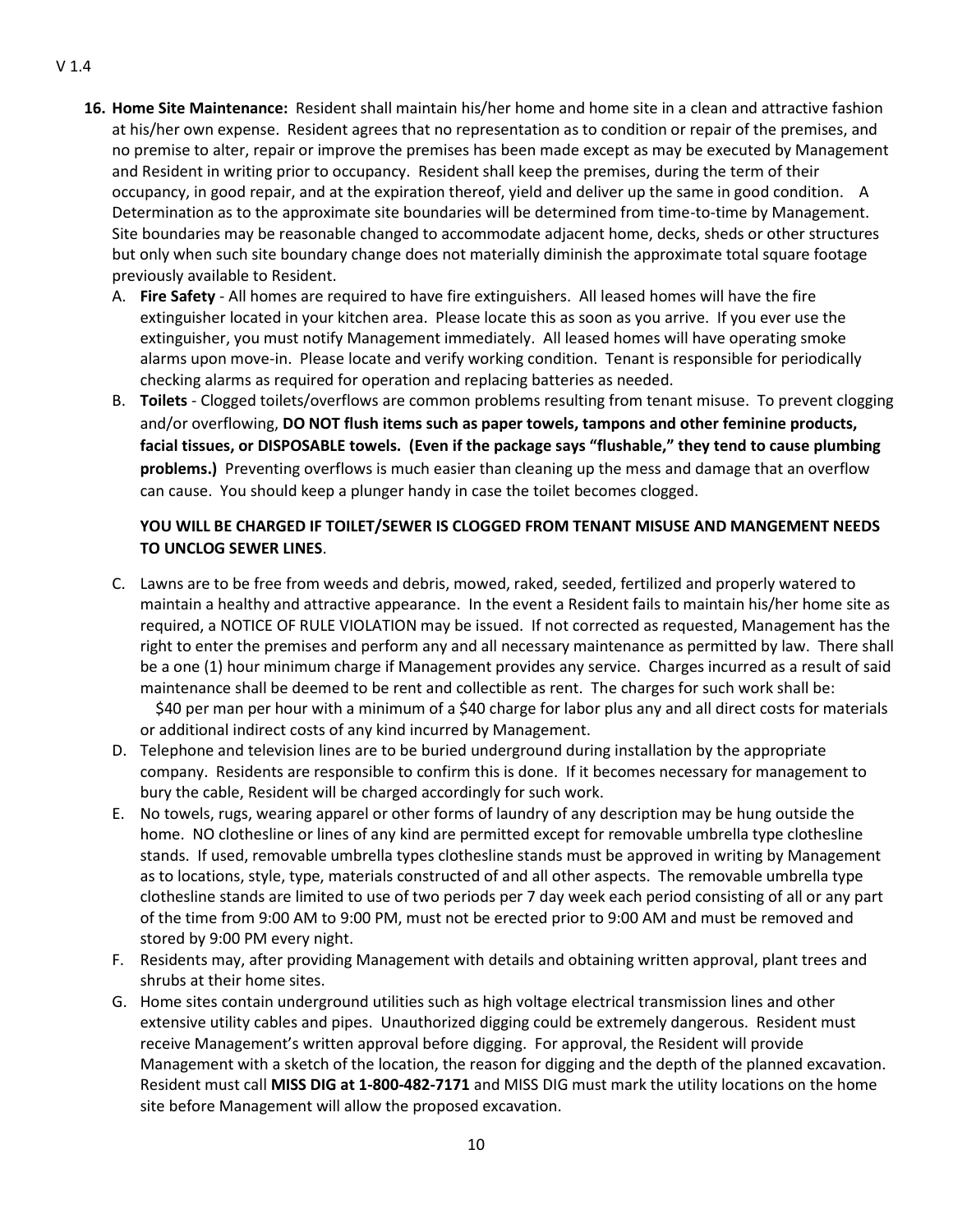- H. The exterior of all homes must be washed at least once each year. Metal roofs must be seal coated at least once every two years.
- I. Management recommends that Residents engage licensed and insured service providers to level their homes at least once annually.
- J. Management encourages the patriotic display of our nation's flag. Only pole mounted flags are permitted and they cannot exceed the bottom of the roof line. Ground mounted flagpoles are permitted provided the location, style, size, materials and other aspects of the flagpole are approved in writing by Management prior to installation. All flagpoles must be kept in a neat and well maintained condition. All flags must be kept in good condition.
- K. Birdhouses are not permitted without Management's written approval of the type and style. Only good grade, attractive styled house with attractive mounting or hanging mechanism will be allowed. Birdhouses must be maintained in good condition. All spillage resulting from bird feed must be cleaned up no less than weekly or upon notice from Management if sooner.
- L. All leaves must be routinely raked and properly disposed of so as to maintain the home site in an attractive condition and avoid damage to the grass. Tree limbs and branches or any portion of tree limbs and branches less than two (2") in diameter must be cleaned up by the Resident.
- M. Gardens of any kind are not permitted without the written approval of Management. In general, gardens will not be allowed except in areas which are not visible.
- **17. Water usage:** Due to the high consumption of water during the summer months, Management reserves the right to limit the watering of lawns. Please do not leave sprinklers on for an excessive length of time as waster increases costs. Running of water for any purpose which results in water running down the road is considered excessive, wasteful and therefore a violation of these Community Rules and Regulations.
- **18. Storage Shed:** If there is outdoor storage of any kind, a utility storage shed must be installed on an approved foundation (shed pad or other type) at Resident's expense (one shed per home site). No metal sheds are permitted. Management may in their sole discretion allow a second shed on certain sites based upon Management's evaluation of site size, home size, proposed shed location, site visibility and other factors. Resident is required to obtain written approval as it pertains to materials, size and location, from Management before installing a new or altering the current structure in accordance to local, county or state building codes. All sheds shall be pre-assembled or assembled from kits. The maximum shed size shall be 10-feet wide by 12 feet deep (unless a larger size is approved in writing by Management in management's sole discretion) with the height not to exceed the level of the home's gutter line. Shed pads are to be of materials which com ply with local ordinances and are approved by Management. Shed color and shingles are to match or attractively accent the manufactured home. Sheds are to be kept in good repair at all times. It is recommended that sheds be anchored in case of high winds. All toys, bicycle, tricycle, lawn care equipment, garden tools, folding lawn chairs, ladders, etc. must be stored in use
- **19. Patio/Lawn Furniture:** Residents shall maintain all outdoor furniture in a safe and attractive condition. Folddown furniture is to be stored when not in use. Hot tubs and spas may permitted with written approval of Management if and only if they are incorporated into the design and construction of a deck or patio. Residents are cautioned that should the existence of hot tubs or spas become a nuisance to other Resident, removal of the hot tub or spa will immediately required and failure to do so will be a breach of these Community Rules and Regulations.
- **20. Firewood Storage:** Firewood is to be stored at the rear of the home and is limited in size to a pile equal to onehalf cord (4' long x 4' high x 4' wide) which is at least 12-inches off the ground. Firewood must not interfere with proper spacing requirements between homes.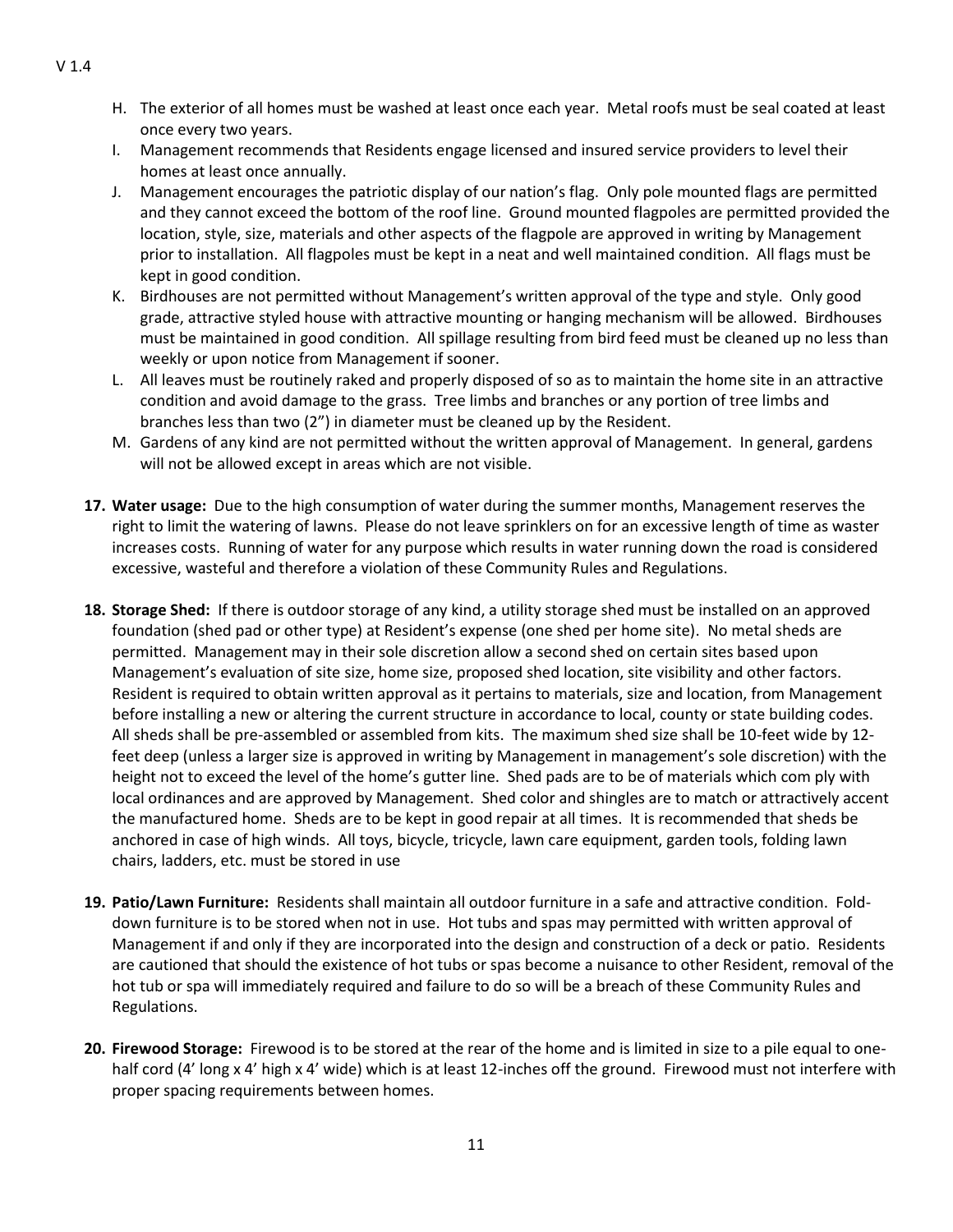#### V 1.4

- **21. Snow Removal:** snow removal is the responsibility of the Resident. Snow and ice are to be removed from all driveways, sidewalks, steps and patios on the home site. Do not shovel snow into the street. Management will maintain the streets reasonable clear of snow and ice. As with municipal road maintenance, severe weather conditions will result in related decrease in the safe driving condition of the streets so use increased caution. Management disclaims responsibility for accident or injury to Residents, their family members, guests or their property which may occur within this community due to driving unsafe for conditions. Residents must adjust their driving speed and control over their vehicles to suit road conditions. Salt deteriorates road surfaces and Management may elect not to salt street at any location and in most instances where salt is applied will do so only at dangerous intersection. The close proximity of homes makes it highly likely that during snow clearing of the streets by Management, snow will be deposited in your yard and parking areas. Management is not responsible for any damage which may result to yard ornaments, yard decorations, shrubs or any other personal or real property of the Resident which may be damaged or destroyed as a result of snow plowing. Residents are encouraged to remove and safely store all front yard decorations, ornament, etc. prior to winter. Any vehicles on streets during plowing are subject to immediate towing.
- **22. Winterizing Home:** Any winterizing of homes (such as plastic being used for storm windows, insulating the skirting, etc.) must be on the interior of the home and/or inside of the skirting. Temporary exterior attachments of any kind are not allowed. A water supply protection device, such as heat tape, UL or similarly listed, shall be installed at the time the home is installed on site and be replaced when necessary to prevent the freezing of service lines, valves and riser pipes. Insulation and protective wrap must cover the heat tape or protection device. Temporary plastic is limited to use on normal windows and may not be used to insulate decks, patios or screened sun room type attachments. Any plastic must be maintained in an attractive fashion. All plastic must be removed in spring and may only reinstalled at the end of fall.
- **23. Rubbish Removal:** Rubbish is removed from the community on designated days. It is Resident's responsibility to place rubbish at the proper pickup location. Residents are responsible for arranging for the removal of large, heavy, bulk items or items of a hazardous nature at their own expense. Items not removed will be charged by Management at minimum of \$50 per item plus labor charges of \$40 per hour. If it deemed necessary to request dumpster Tenant will be responsible for full cost of dumpster. Costs will be added to rent and collectible as rent. Trash bags may not be left outside the home. Trash cans may not be left outside the home at any time. Only covered trash containers in good condition are permitted. Trash may not be out for pick-up earlier than 5:00 PM the evening before. Trash cans must be properly put away immediately upon emptying by the rubbish removal company.
- **24. Automobiles:** All vehicles must be registered with Management.
	- **A.** Residents and guests may only park in the space(s) designated by Management. Parking vehicles on adjacent spaces, vacant sites, lawns, fire lanes, patios, etc. Is not allowed.
	- **B.** All vehicles must be equipped with an adequate and functioning muffler. The operation of vehicles not properly muffled or with malfunctioning mufflers within the community is not permitted. Mufflers which would not be classified as stock mufflers (such as glass packs etc.) are specifically prohibited. The objective of this rule regarding mufflers is to prohibit excessive noise. The determination of excessive noise will be at the sole discretion of Management.
	- **C.** If the community provides a specially designated area within the community for maintenance on vehicles, absolutely no maintenance other than changing a flat tire is permitted on the home site. If a specially designated area is not available, routine maintenance or minor repairs on vehicles may be carried out at the home site (i.e. change spark plugs, replace fan belts, or flat tire repair). Major repairs or maintenance or projects requiring ramps or blocks (i.e. repairing or replacing an exhaust system, oil changes or rebuilding an engine) are not allowed. In general, any repair or maintenance which requires more than on wheel of the vehicle to be raised at any time and/or takes longer than 15 minutes will be considered a "major" repair.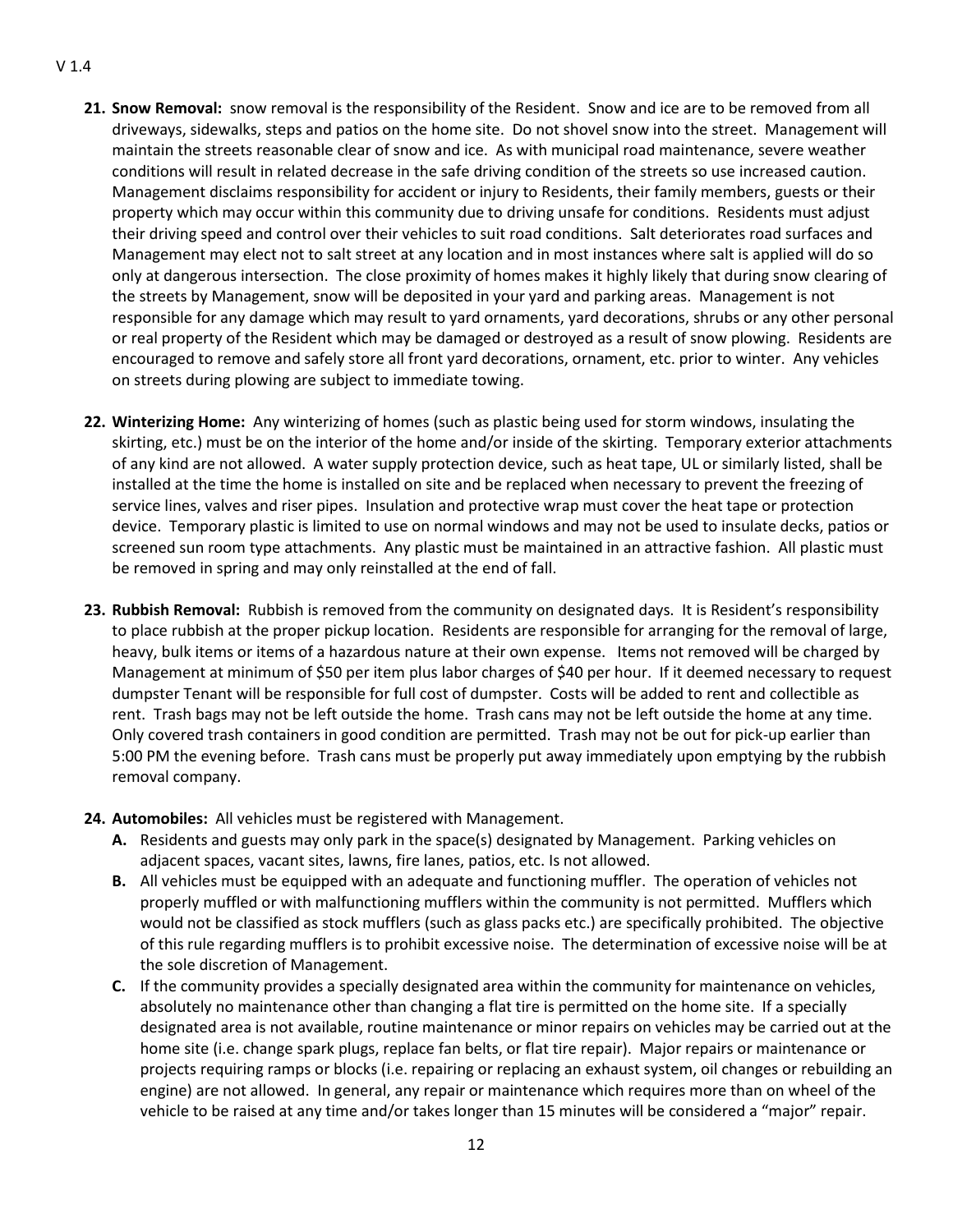The final determination of specific repairs or maintenance where there is a disagreement between the Resident and Management as to whether or not the work is "minor" or "major" will be in the sole discretion of Management. Vehicles dripping fluids must be repaired at once. Any fluid spills or leaks on the roads or parking spaces must be cleaned up by Resident or management will do so and charge the resident all costs associated with the cleanup including labor costs as more fully described in the section of these Community Rules and Regulations entitle "Home Site maintenance". Such charges will be considered rent and collectible as rent.

- **D.** No vehicle with load capacity in excess of three-quarters ton shall be kept, stored, or placed within the community except while making regular deliveries. Tractor Trailers, "Eighteen Wheelers" and similar large trucks and trailers are expressly prohibited under these Community Rules and Regulations.
- **E.** All vehicles operating within the community must abide by the posted speed limits and other traffic signs. Speeding is dangerous and will not be tolerated. The determination as to whether or not Resident, their guests or occupants are driving in excess of the posted speed limit or too fast for conditions will in the sole discretion of Management. As with all other rules, Residents are responsible for compliance for their guest, dependents and occupants of their home.
- **F.** If fire hydrants are located in the community, vehicular parking is prohibited within ten (10) fee of this hydrant or such other greater distance as may be required by law.
- **G.** As permitted by law, Management reserves the right to remove vehicles parked in violation of these Rules and Regulations and further reserves the right to remove inoperable vehicles without current license plates or tags. Where sites are provided with off-street parking, parking on the street for extended periods of time is a violation of state law and parking on street between the hours of midnight and 8:00 AM will not be tolerated. All costs incident thereto shall be paid by Resident and considered additional rent and collectible as rent. Management disclaims any and all responsibility for damage to vehicles, other property or injury resulting from removal of vehicles pursuant to this rule.
- **H.** Vehicles may not be parked at or near the community entrance or office, in any visitor parking area, nor on any common area in order to display the availability for sale.
- **I.** Residents may wash his/her car at his/her home sites except in time of summer water shortage. Resident is requested to use care and conserve water. A self-closing nozzle must be used on the water hose when in use.
- **25. Motorcycles:** Motorcycles are allowed to operate only for transportation in and out of the community. "joy riding" within the community is not allowed. Motorcycles are to park in resident's parking space or they may be stored in the utility shed. Parking elsewhere on the home site is prohibited.

 The operation of motorized vehicles including ATV's, ORV's, mini-bikes, moto-cross bikes, snowmobiles, go carts etc. within the community is strictly prohibited.

**26. Recreational Vehicle Storage:** Storage of boats, campers, motor homes and other forms of recreational vehicles upon the home site or in the street is prohibited. No form of recreational vehicle may be attached to water or sewer or other utility connections. In the event recreational vehicle storage is provided in a designated location within the community, it is available for use as space allows. No person may sleep or live in any type of recreational vehicle in the community. In order to store a recreational vehicle, resident must complete a SPACE RENTAL AGREEMENT at the community office and pay storage charge, if any. It is further agreed that Resident accepts all liability and agrees to park the recreational vehicle in an orderly manner and will keep the area free from litter. Storage areas are not for cars though at Management's discretion, cars may be allowed in the storage area if space permits. If a car or some other item being stored other than a recreational vehicle as described herein is permitted in a storage area and space in the area later becomes unavailable, Resident must, upon ten (10) day notice Management, remove the car or other item.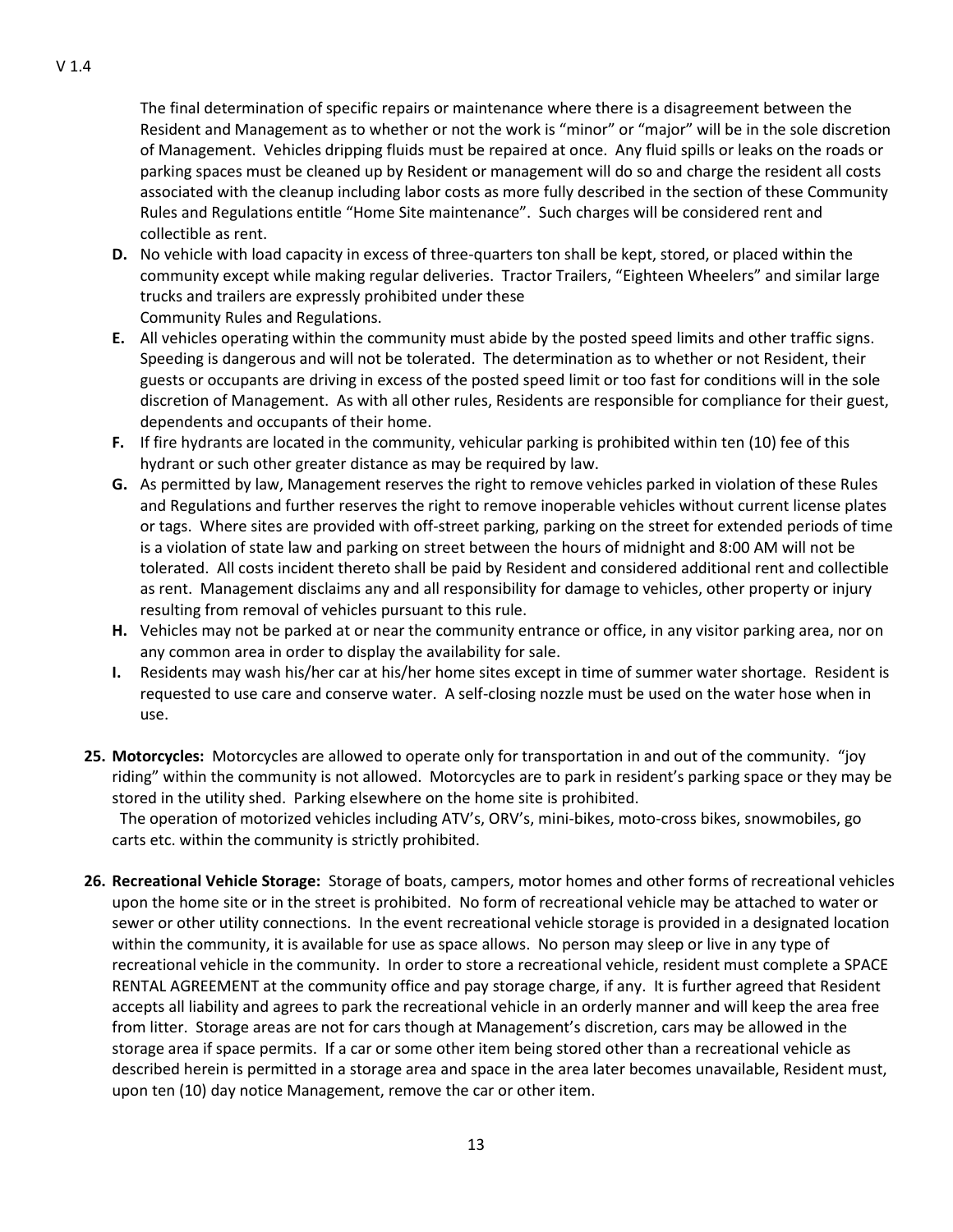Snowplows, utility trailers, boat trailers, snow mobiles, truck caps, and trailers of any other type or description are examples of items specifically prohibited from storage on a home site.

- **27. Children:** Parents and legal guardians are responsible for the action of their children according to applicable local ordinances and state law.
- **28. Children's Recreation and Playground Equipment:** All toys, bicycles, etc. must be stored in the shed when not in use. Management prohibits any pools of any type.
- **29. Recreation Facilities:** The use of all recreation facilities within the community are for residents only. All guests must be accompanied by an adult Resident when using recreational facilities. It is the responsibility of the Resident to ensure that his/her guests observe all applicable Rules and Regulations. Items such as golf clubs & balls, hockey sticks and pucks, and other items which may result in a projectile are not safe for use in the Community and are prohibited except with the written approval of Management in areas designated in writing by Management. All recreational facilities, common areas or community owned areas or equipment of any kind whatsoever are to be "used at your own risk". Management disclaims any and all responsibility for injury or damage due to use of any facilities, areas or equipment.
- **30. Laundry Facilities:** If provided, laundry facilities are for the exclusive use of Residents. Please follow the instructions on the machines and treat them with care as they are provided for your convenience. Tinting or dyeing is not allowed. Laundry is to be removed from the machines immediately upon completion of the washing and drying cycles. Each Resident is to clean the machines and the laundry room area after use. Please notify Management of any malfunctions.
- **31. Trespass:** Management shall have the right of entry onto the home site for the purpose of inspection, repair and replacement of utility services, and protection of the mobile home community at all reasonable times but not in such a manner or at such time as to interfere unreasonable with the Resident's quiet enjoyment of the leased premises. Management shall have no right to enter a privately owned manufactured home unless Resident granted prior consent or to prevent imminent danger to the occupant(s) of the home.

 Resident may not cross through or play in another Resident's yard unless invited. Trespassing onto property adjoining the community is strongly discouraged.

 Trespassing onto property adjoining the community is a violation of law and may lead to arrest and prosecution by the adjoining landowner. Management will assist and participate in such prosecution to fullest extent permitted under law. In addition to being a violation of federal, state and local law, trespassing on adjoining property is a violation of these Community Rules and Regulations and is grounds for immediate eviction from the Community.

 In certain instances (for example, testing of water and/or sewer systems) Management may be required to enter upon the Resident's hoe site at unusual hours of the evening and to inspect underneath the home. Management will use reasonable efforts to notify Resident 24 hours in advance of any such inspection which will be conducted after 10:00 PM or before 7:00 AM and/or which will required Management to have access to underneath the home. Upon such notifications, Resident must remove at least one panel of skirting of sufficient size and location as may be directed by Management to allow access. Upon completion of such inspection by Management, Resident must replace the panel within 48 hours. If Resident fails or refuses to remove such skirting, Management may do so and (provided Management sues reasonable care in the removal and replacement), Management will not be liable for any damage done to skirting.

 Management has the right under these Rules and Regulations to enter onto the home site and remove any and all items contained on the home site which violate in any way in Management's sole discretion these Rules and Regulation including by way of example and not limitation, trash, lawn & garden equipment, building materials, and supplies, children plaything and recreational items (including bicycle, tricycles etc.), recreational vehicles,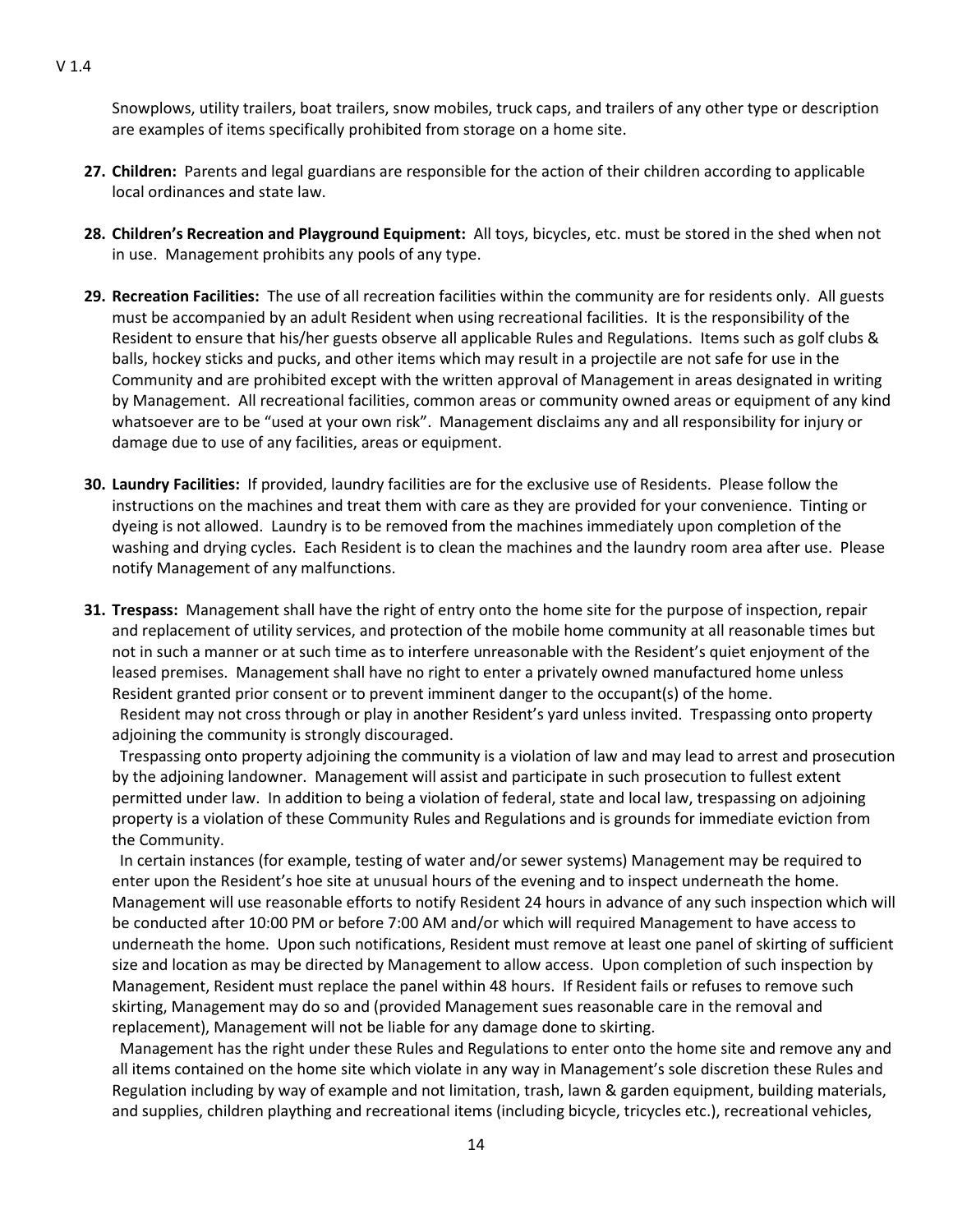snowplows, patio equipment and furniture, automotive times of any kind etc. Management may, but is not required to give Resident a Notice of Rule Violation requiring that any such items be removed within a specified time. Removal of any such item by Management will be paid for by Resident at the labor rates specified in these Rules and Regulations under the section entitle "Home Site Maintenance" plus any and all additional direct or indirect costs including towing, dump charges, etc. These charges will be considered rent and be payable and collectible as rent. Failure to remit payment will legally be nonpayment of rent and subject to proceedings for rent collection.

**32. Conduct:** It is expected that all Residents respect the rights of others to enjoy the quiet and peaceful use of the community. Excessively loud talking, abusive language, shouting, radio, televisions, stereos and other disturbing noises are not permitted within this community. Interference with the quiet enjoyment of other Resident in this community is just cause for termination of tenancy under MCLA 600.5775. Management will have sole discretion over whether or not noise of any kind is excessive or interferes with the quiet enjoyment of other Residents. Notwithstanding the previous sentence, the receipts by Management of two written complaints from one or more Residents during a six (6) month time period will considered proof of the excessive or interfering nature of any sounds or activities.

A curfew exists within this Community of 11:00PM every night. After that time, no one is permitted to walk around the community including any roads, common areas or any other Resident's home sites. The preceding sentence does not prohibit Residents or their guests from travelling via car in or out of the Community or via car to-and-from other Resident home sites after the curfew time. If a stricter curfew exists within the municipality, the municipal curfew will apply. Management may change this curfew with one days' notice and waive the curfew to accommodate special Community functions which extend beyond 11:00 PM.

- **33. Alcohol Consumption/Substance Abuse:** The consumption of alcoholic beverages is not permitted in any community building, recreational areas or any common area within the community. Possession, use and/or sale of drugs and/or other illegal substances will not be tolerated. In addition to all other methods permitted by law for termination or non-renewal, occupancy of Resident may be terminated by Management pursuant to MCL 600.5714; MSA 27A.5714 after service a 7-day written demand for possession, if a Resident, a member of Resident's household, or other person under the Resident's control has unlawfully manufactured, delivered, possessed with intent to deliver, or possessed a controlled substance within the community.
- **34. Firearms, Weapons and Explosives:** Residents may not discharge or engage in any activity involving firearms (including BB guns), slingshots, bow and arrows, or other weapons in the community. Fireworks, firecrackers, other explosives and pyrotechnic activity is similarly prohibited. Such items may not be transported unless they are within a licensed vehicle or in a completely enclosed case specifically designed and manufactured for such use. No open display of any such items is permitted within the community.
- **35. Neighbor Relations:** Residents should make every effort to resolve differences with their neighbors. If you disagree with the manner in which your neighbor behaves, bring it to his/her attention. After every attempt has been made to resolve a problem with a neighbor, a written complaint may be submitted to the community office. Management will not intervene tin any dispute without a written complaint. Residents should understand that Management may determine that a complaint is beyond the scope of these Rules and Regulations or that a single complaint may be insufficient evidence of problem covered under these Rules and Regulations. In either case, Management may elect not to take further action of any kind.
- **36. Advertising, Soliciting, Commercial Business and Other Use of Premises:** Resident shall use and occupy the premises in a clean and wholesome manner and in compliance with all applicable governmental requirements including all public health and police regulations and all rules promulgated by the Michigan Manufactured Home Commission relating to such occupancy to the full extent permitted by law. Resident shall not use or operate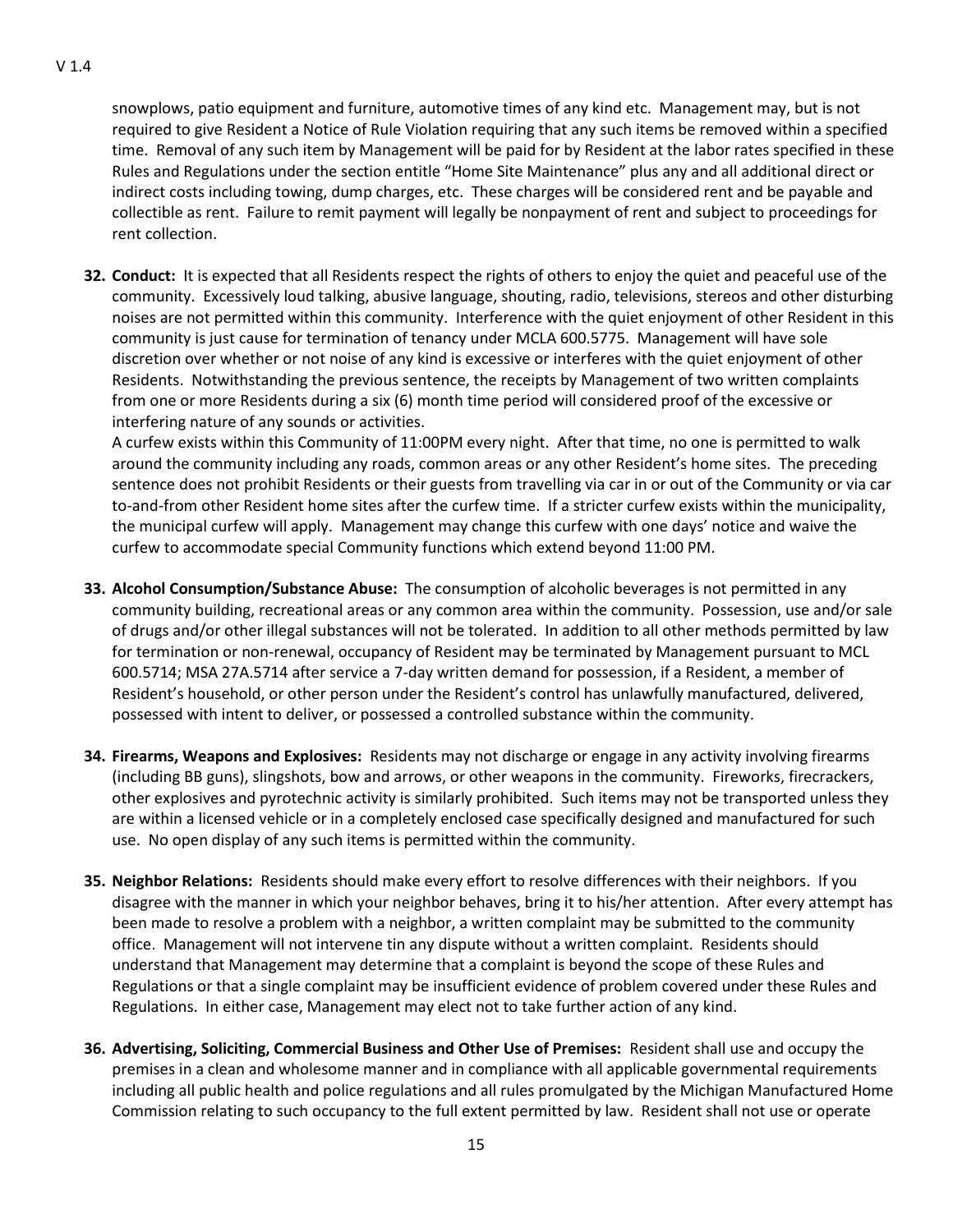any equipment or machinery that is harmful to the premises or which is disturbing to other residents of the community. Resident shall not employ any person or persons in or about the premises whose employment may constitute or create a liability on the part of the Management. Resident is required to provide Management with proof of license and insurance (such licensing and insurance shall be subject to approval by Management in their sole and absolute discretion) for any and all contractors or individuals doing work of any kind whatsoever inside the Community.

Residents, their guests, agents, invitees or other occupants are prohibited from generating, manufacturing, discharging, releasing, burying or disposing on, under or about the community and from transporting to or from the leased site or other area of the community, and hazardous substance as defined by any law or determined in the sole discretion of Management.

Advertising, soliciting or delivering handbills is not permitted though management reserves the right to communicate with Residents through the distribution of written materials. No commercial enterprise or business that violates local, county or state zoning ordinances may be conducted in the community. All business of any kind whatsoever are subject to the sole approval of Management and written authorization of Management must be obtained by Resident prior to conduction any business whatsoever. This requirement is not intended to restrict the growth or use of home based businesses and Management approval will generally be based upon any impact on matters related to the health, safety and welfare of the Community including such factors as any increase in traffic, parking considerations, use of Community services such as water, sewer, trash, and recreational facilities, quiet enjoyment of residency by other Residents and other factors. If approval is given for a business and subsequently that business violates any intent of this rule, authorization by Management may be revoked at Management's sole and absolute discretion without any liability whatsoever to Management.

No yard sales are permitted. Only community-wide, Management sponsored yard sales are permitted.

**37. Pets:** Residents may have one (1) "domesticated" pet per house hold with Management's approval at a charge of ten (\$20) per month per pet. A second pet may only be permitted under Management's written approval. A \$150 non-refundable pet deposit shall be applied for each pet in park owned homes. Any non-approved pets will immediately be assessed the non-refundable pet deposit. THE DECISION TO APPROVE OR REJECT ANY PET IS AT THE SOLE AND ABSOLUTE DISCRETION OF MANAGEMENT AND THE DECISION BY MAANGMENT MAY BE FOR ANY REASON OR FOR NO REASON. Management may, at the sole and absolute discretion of Management, approve more than one pet under circumstances which, in the sole and absolute opinion of Management, justify such approval. ALL PETS MUST BE REGISTERED AT THE OFFICE.

A \$75 per month per pet fine will be assessed for any pets present in the home which have not been approved in writing by Management. This fine will be assessed each month for each non-approved pet irrespective of the number of days in the month the non-approved pet(s) is(are) present – even one day will result in the assessment of this fine. This fine will be due and payable on the first day of the month following its assessment and will be payable with rent and as rent. Failure to pay this additional sum when required is deemed to be nonpayment of rent under these Rules and Regulations, any related Lease and any related Lease Option Agreement and state law and will result in proceedings to terminate tenancy via a 7-day Notice to Quit Demand for Possession Non-Payment of Rent.

- A. Domestic pets less than 30 pounds are permitted. No vicious breeds are allowed on the premises at any time, specifically to include but not limited to Rottweiler, Chow-Chow, Pit Bull, Bull Terrier, American Staffordshire Terrier, German Shepherd, Doberman Pinscher, Wolf, Wolf-Hybrids, etc., or any mixed breed including one of these breeds in its lineage, and/or dogs with a history of biting a human being. Any exceptions to this must be writing from Management.
- B. Residents must register and show proof of rabies vaccinations and other shots required by law. If required, a current rabies tag must be worn by the pet. Pets which are approved shall be considered on a probation period of ninety (90) days. Removal of the pet is imminent if the pet owner ignores his/her responsibilities.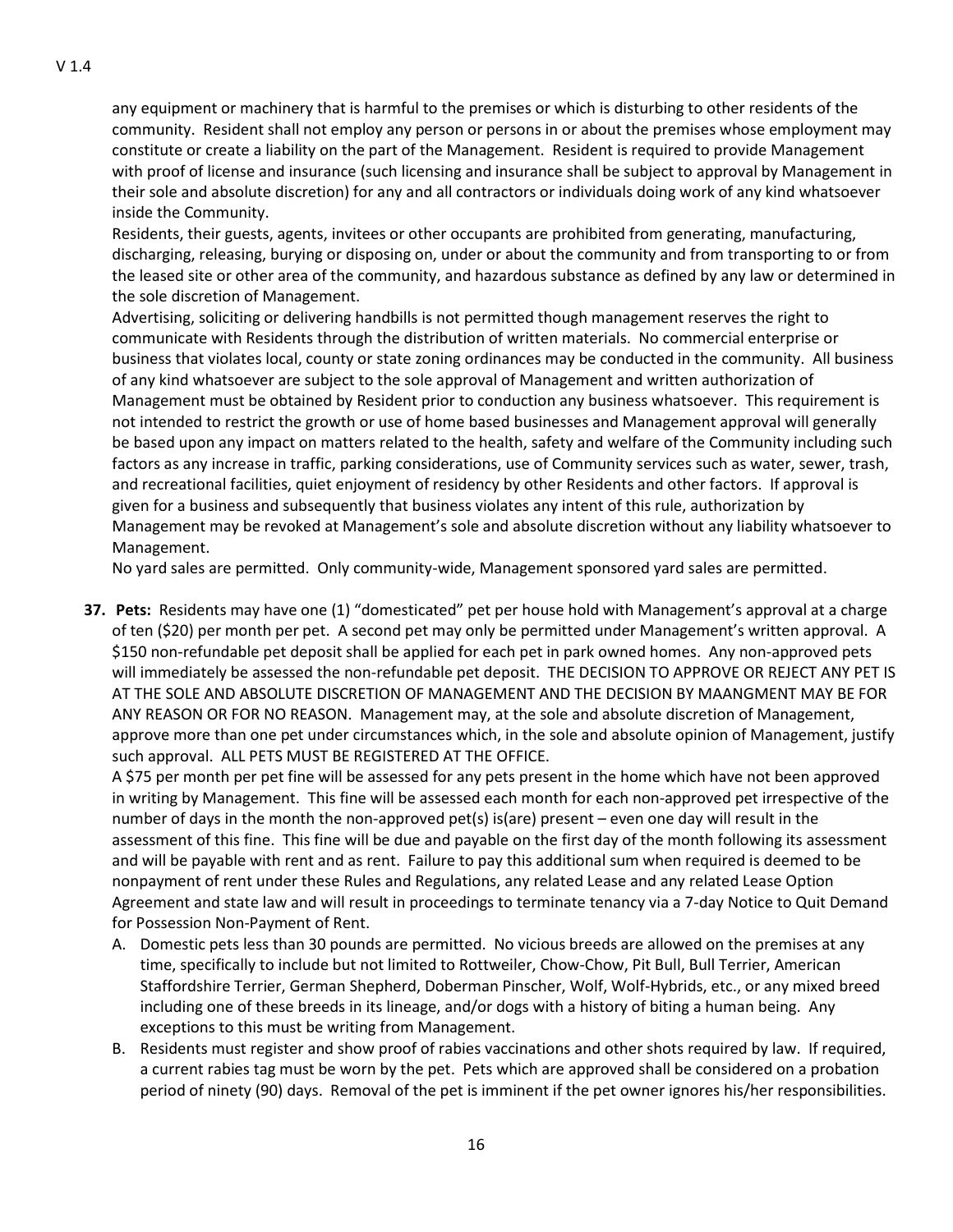- C. Residents are solely and totally responsible for the behavior of their pets. Noisy, unruly or dangerous pets will not be permitted to remain in the community.
- D. Resident is required to clean up his/her pet's defecation from the home site daily and while walking the pet.
- E. All pets must be kept inside the home and when outside, they must be restrained by a leash which confines movement to the home site and is no more than ten (ten) fee in total length. At no time are pets permitted to be left outside (unless restrained or on a held leash) for more than 15 minutes. Fenced-in enclosures and dog houses are not allowed. Residents must walk their pets on leashes. No "Beware of Dog" signs are allowed. Under no circumstances re pets to stay outside for more than a 5minute period between the hours of 11:00 Pm and 6:00 AM
- F. Pets running at large may be picked up by the local animal control agency or by Management.
- G. Pets are permitted in any areas where people congregate. Pets are specifically prohibited from being in the playground area or any other recreational areas.
- H. Management reserves the right to reject exotic pets such as snakes, wild animals or other animals which, based on Management's sole discretion, may be dangerous to others or detract in any way from the enjoyment ty of the community. These animals may not be kept within the confines of the community.
- I. No guest or visitor pets are permitted.
- J. Management disclaims any responsibility for the occurrence of harm, injury, or death to or by a pet caused by employees or agents or by Resident's or their guest.
- K. All pets in the community must have a tag or other visible form of identification on its collar, showing the contact information of the TENANT responsible for the pet. All pets must have a valid license and proof of current rabies vaccinations. Tenant is responsible for providing and maintaining liability insurance so long as a pet resides with TENANT.
- **38. Personal and Fire Safety**: Management cares about your well-being. Adherence to the following guideline is very important.
	- A. All Residents are advised to exercise proper care and safety to avoid the occurrence of accidents in and around their manufactured home, the home sites, and surrounding community. Residents are responsible for the action of their children, other dependents and guest.
	- B. Take extra care when around any body of water (pond, creek, reservoir, etc.) within the community. If an area is posted or fenced, please keep out.
	- C. All homes are to be kept free from fire hazards. For your own safety, do not store combustible materials, gas-powered lawn mower, etc. beneath your home.
	- D. It is the responsibility of each Resident to monitor radio and or television for severe weather warnings. There are no government approved shelters within the community.
	- E. Adherence to "Children Playing", "Stop", speed limit and other signs of this nature is essential and required.
	- F. Actions which interfere with the health, safety or welfare of the community, its employees or Residents is just cause for termination of tenancy under MCLA 600.5775.
	- G. Resident shall furnish Management with the name, address and telephone number of a person to be notified in case of an emergency. At Management's request, Resident shall provide updated household information at least once annually. Management disclaims any and all responsibility for damage or injury which may occur from Management's use or failure to use this information in the event of a perceived emergency.
	- H. No open fires of any kind whatsoever are permitted in the community without Management written approval.
- **39. Keys:** In the event Management provides mailbox or other keys to Residents, charge of fifty dollars (\$50) shall be assessed for each and every lost key.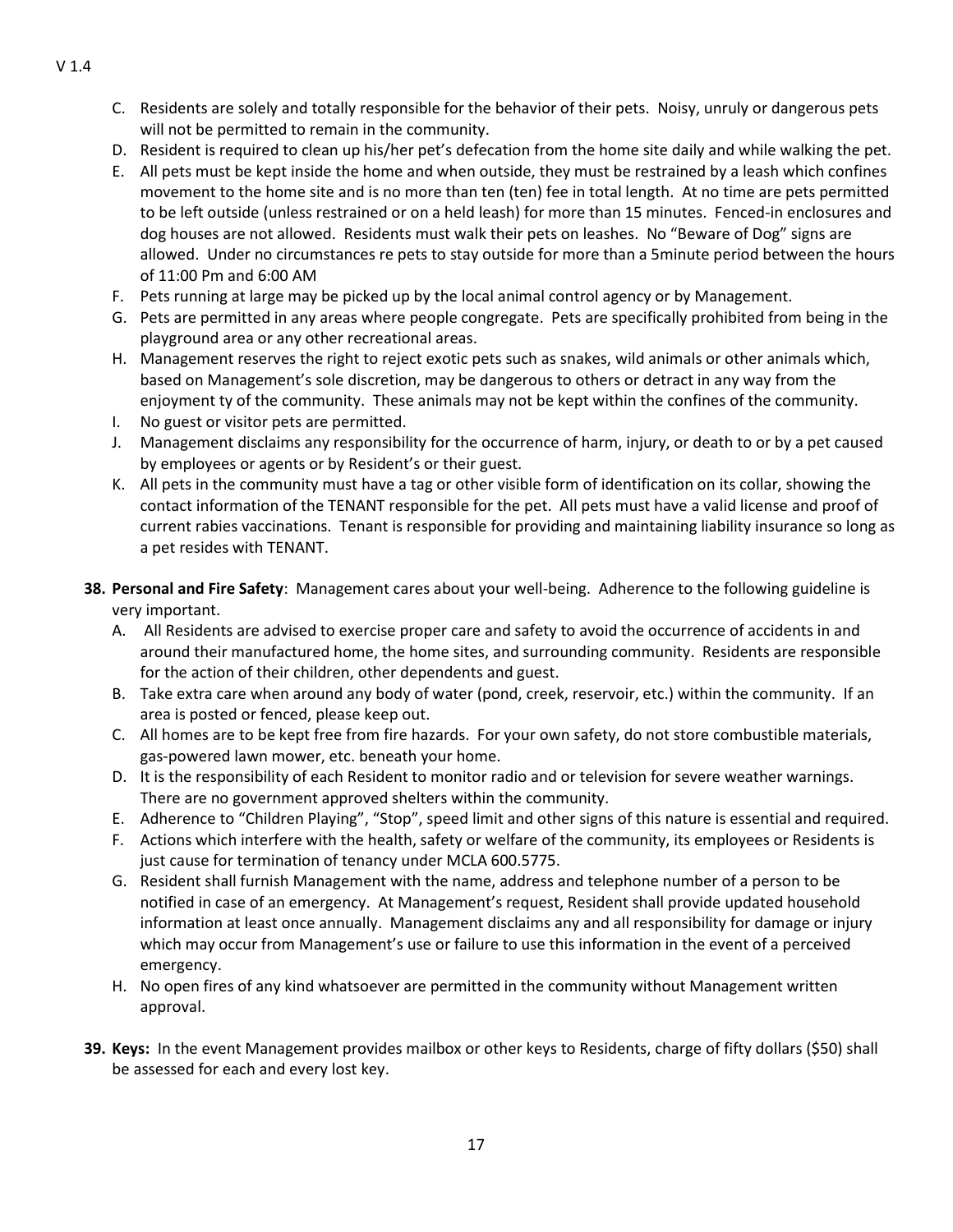- **40. Loss and Liability:** It is recommended that each manufactured home owner procure a manufactured home comprehensive form insurance policy insuring the home against loss or damage. It is also recommended that Resident include liability coverage for personal injurie which may occur on the home site or within the home.
- **41. Disclaimer:** Management disclaims responsibility for accident or injuries to Residents, their family members, or guests which may occur within this community except for management's failure to perform a duty or negligent performance of a duty imposed by law. Furthermore, damaged or lost property resulting from fire, theft, wind, floods, or any other act of God which is beyond the control of Management is also specifically disclaimed except for Management's failure to perform a duty or negligent performance of a duty imposed by law. Management shall not be liable for damages to persons or property sustained by the Resident or Resident's employees, invitees or other persons due to the premises becoming out of repair or arising from bursting, stoppage or leakage of gas, steam, water or sewer pipes or from any matter related to the electrical supply and distribution system. Management shall not be responsible or liable to Resident for any loss or damage that may be occasioned by or through acts or omissions of persons occupying adjoin premises or any part of the premises adjacent to or connected with the leased premises. Management shall not be liable for any damage or injury to any person or property which occurs on the premises resulting from the use of the playground, recreational facilities or any common ground areas.
- **42. Buyers and Resident Handbook:** A Handbook for manufactured home buyers and residents is available through the Michigan Manufactured Home and Land Resources Division of the Corporation and Securities Bureaus, Michigan Dept. of Commerce at P.P. Box 30222, Lansing, Michigan 48909. Copies may be available at front office and available upon written notice.

## **43. Utility Billing and Charges**

A. Utility Billing and Charges if Individually Metered - This paragraph 43A applies if Management currently bills residents individually for water and sewer charges. These charges are billed monthly (though Management reserves the right to vary the exact time period billed) based upon an actual meter reading (though readings may be estimated) with a minimum billing of 1000 gallons. These are payable by the due date which will be noted on the billing – (typically by the first of the month in order to coincide with the due of base rant and other rent related charges and fees) and if unpaid are deemed to be additional rent, payable as rent and failure to pay when due will subject the Resident to actions for non-payment of rent, ultimately leading to eviction. Any payments received from Resident for base rent, other rent related charges and fees, utility costs or other similar charges due Management from Resident will first be applied to any and all charges, fees or costs related in any way to utility usage with the remainder (if any) being applied to any base rent or other rent related charges and fees due.

Management reserves the right to require a deposit for utility service. Management may immediately terminate utility service if Resident fails to post such deposit or provide such guarantee as Management may require.

If any amounts due are unpaid, Management reserves the right to immediately terminate utility service by shut-off of water to the Resident's home after 5-day notice delivered either by first class mail or personal delivery to the Residents home (including posting of notice on the home after 5-day notice delivered either by first class mail or personal delivery to the Residents home (including posting of notice on the Resident home if Resident is not available). If a shut-off is made, a reconnection fee of \$25 will be charged. Management will furnish new Residents with a meter and the Resident must make arrangements with a licensed plumber or other person approved by and authorized by Management to perform the installation of the meter to have the meter properly installed. Resident is responsible for any damage to or loss of the meter, including damage from freezing. A minimum of \$100 fine for each and any connection, meter bypass or tampering with a meter, bypassing the meter or restoring service after it has been terminated.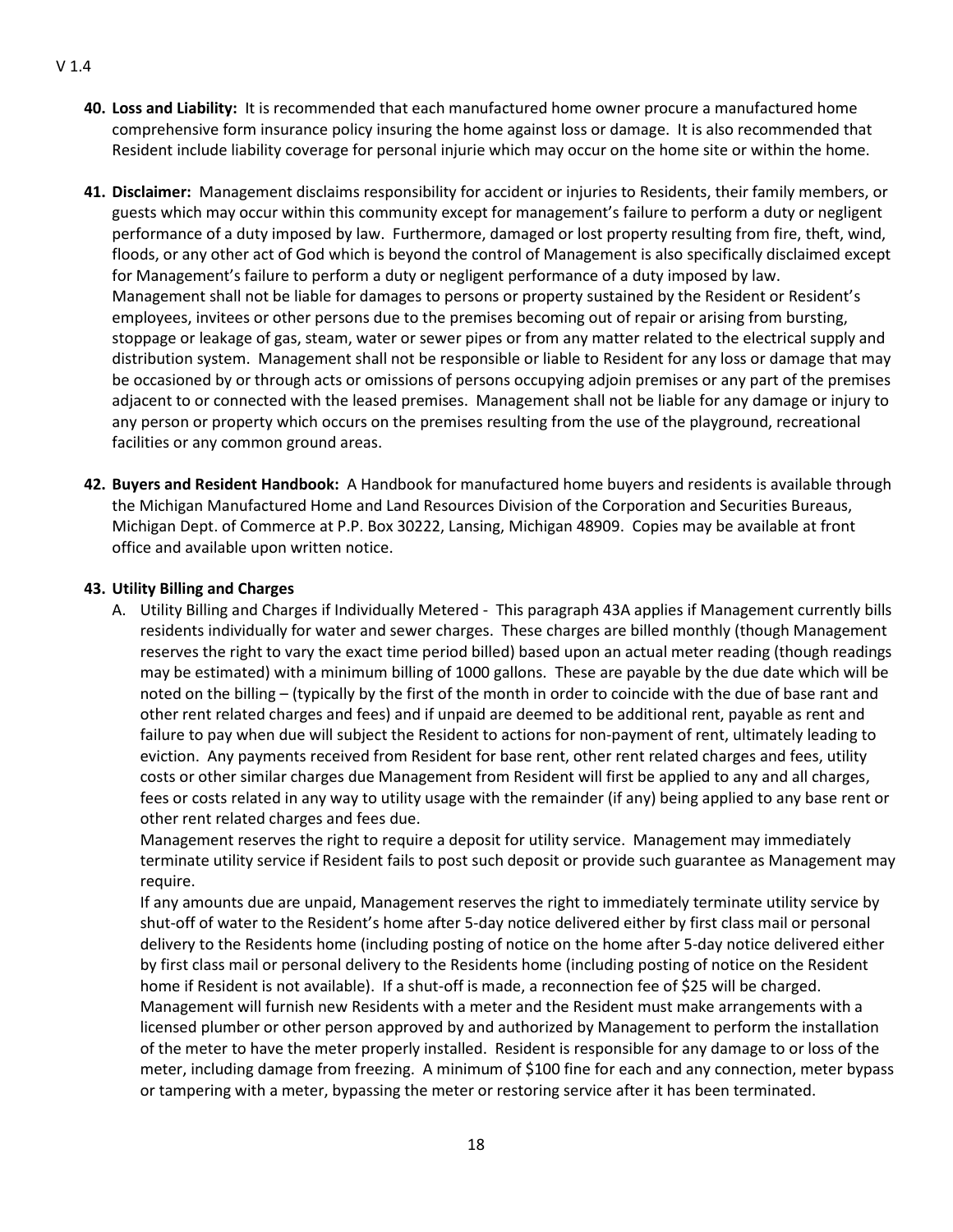Management shall have the right to temporarily cease providing utility service where necessary to effect repairs or maintenance, eliminate an imminent threat to life, health or property damage or address a local, State or national emergency. Where Management knows in advance that circumstances requiring service be interrupted temporarily will occur, Management will use reasonable efforts to post notice of the expected interruption to those Residents who may be affected including the anticipated length of time service will be interrupted.

Management may immediately terminate utility service if Resident unreasonable refuses to permit Management access to service meters, connections or other property for the purposes of maintenance, repair meter reading or inspection.

Management may immediately terminate utility service if Resident fraudulently or material misrepresent the identity of the person provide utility service.

Any charges and fines will also be deemed to be additional rent, payable as rent and will subject the Resident to nonpayment eviction proceedings (in addition to utility shutoff) if unpaid.

B. Utility Billing and Charges if Included in Base Rent – This paragraph 43B applies if Management currently does not bill residents individually for water and sewer charges. Management reserves the right to individually meter each Resident at some future date for water and/or sewer. Resident will be advised in writing should Management decide to individually meter these utilities. Management specifically retains the right to enter onto Resident premises during any daylight hours for the purpose of installing any necessary equipment (by way of example and not limitation – meters, remote reads, heat tape, insulating jackets or other forms of insulation, plumbing fitting and fixtures or other similar devices) for purposes of individually metering Resident. Management specifically retains the right to affix any of the aforementioned improvements to the Residents home either on the interior, exterior or underneath the home in order to facilitate the installation of such equipment for purposes of individually metering Resident for water and/or sewer.

## **44. Ownership and Responsibility for Gas Lines, Electric Lines and Other Community and Site Improvements.**

There are a number of improvement within the community and/or individual resident lots which DO NOT belong to the Community or Management and Management IS NOT responsible for them or any damage or losses resulting from them in any way whatsoever. The ownership and responsibility for these items as discussed in this section apply whether a home was placed on a home site by the current Resident or whether the Resident purchased an existing home with home site improvements already in place. These items include by way of example and not limitation:

- A. Gas lines Management is not responsible for any portion of any gas delivery system. In general, the local gas company is responsible for gas mains throughout the Community up to and including the gas meter. Residents are responsible for gas lines from the meters to their homes EVEN IF THOSE LINES ARE ON THE SITE WHEN THE RESIDENT MOVES IN. Lines from the meters to the homes belong to and are the responsibility of the Resident – NOT to the Community or the gas company.
- B. Electric Lines Management is not responsible for any portion of any electrical delivery system except for the breaker box which is mounted on the electric pedestal. In general, the local electric company is responsible for electric mains throughout the Community p to and including the electric meter. The Community is responsible for regular maintenance of the breaker box mounted on the meter pedestal and nothing else. Residents are responsible for electric lines from the breaker box (including the wiring into the breaker box) on the outside meter pedestal to their homes EVEN IF THOSE LINES ARE ON THE SITE WHEN THE RESIDENT MOVES IN. Lines from the breaker box to the homes belong to and are the responsibility of the Resident – NOT to the Community or the Electric company.
- C. Management neither owns nor has any responsibility whatsoever for any portion of the phone lines or the cable television lines within the Community. If Resident has any question regarding the operation, installation or maintenance of phone or cable lines, they should contact the local phone or cable company.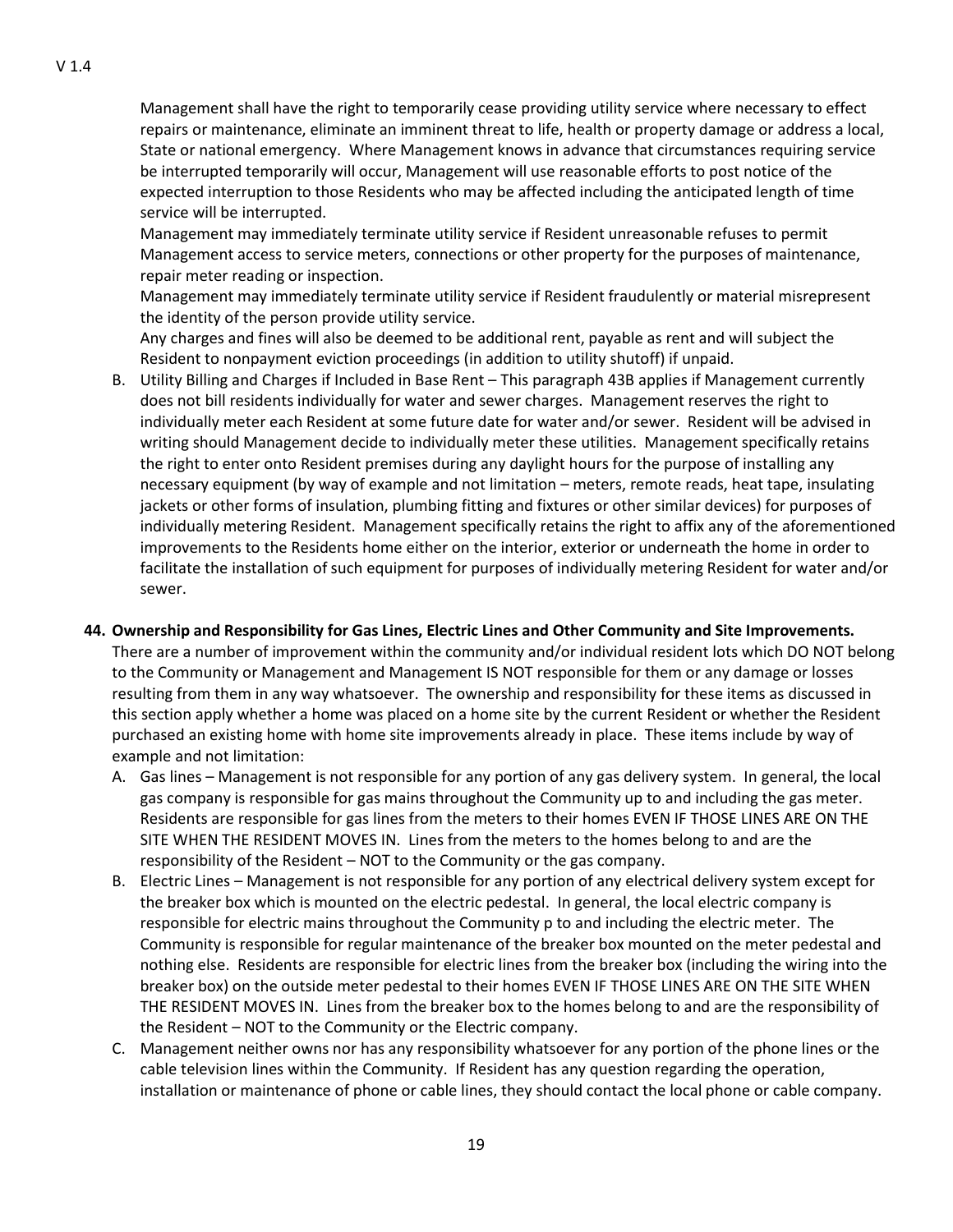- D. Sewer mains are owned by and are the responsibility of Management UNLESS damage is caused by an action or a contributory inaction of Resident or any representative, guest etc. of Resident. Should Resident or any representative, guest etc. of Resident cause through their action or contributory inaction damage to sewer main, Resident will responsible for all direct and indirect costs to repair or replace. These costs must be paid by Resident immediately upon presentation of bill by Management. If unpaid, these items may be added to rent due and considered additional rent, subject to collection and eviction proceedings as rent in additional to any and all other proceedings or actions available to Management at law or in equity.
- E. Sewer service leads (service leads are those lines running underground from the sewer main up to the approximate surface of the ground at a point where the Residents primary sewer collection line is connected) are owned by and are the responsibility of Management UNLESS damage is caused by an action or a contributory inaction of Resident or any representative, guest etc. Resident. Should Resident or any representative, guest etc., of Resident cause through ether action or contributory inaction damage to sewer service leads, Resident will be responsible for all direct and indirect costs to repair or replace. These costs must be paid by Resident immediately upon presentation of bill by Management. If unpaid, these items may be added to rent due and considered additional rent, subject to collection and eviction proceedings as rent in addition to any and all other proceeding or actions available to Management at law or in equity.
- F. Residents primary sewer collection line(s) is that line(s) running underneath the Residents home and connecting all points of sewage discharge from the home to the sewer service lead. This primary sewer collection line(s) is owned by the Resident and is the responsibility of the resident. Management neither owns nor has any responsibility whatsoever for any portion of the primary sewer collection line(s).
- G. Water mains are owned by and are the responsibility of Management UNLESS damage is caused by an action or a contributory inaction of Resident or any representative guest etc. of Resident. Should Resident or any representative, guest etc. of Resident cause through their action or contributory inaction damage to water mains, Resident will responsible for all direct and indirect costs to repair or replace. These costs must be paid by Resident immediately upon presentation of bill by management. If unpaid, these items may be added to rent due and considered additional rent, subject to collection and eviction proceedings as rent in addition to any and all other proceedings or actions available to Management at law or in equity.
- H. Water service lines and riser (water service line and riser are those lines running underground from the water main up to the approximate surface of the ground at point where the Resident primary home water supply line is connected. If the Community has individual water meters installed, then the water meter is owned by the Community) are owned by and are the responsibility of Management UNLESS damage is caused by an action or a contributory inaction of Resident or any representative, guest etc. of Resident. Should Resident or any representative, guest etc. of Resident cause through their action or contributory inaction damage to sewer service leads, Resident will be responsible for all direct and indirect costs to repair or replace. These costs must be paid by Resident immediately upon presentation of bill Management. If unpaid, these items may be added to rent due and considered additional rent, subject to collection and eviction proceedings as rent in addition to any and all other proceedings or actions available to Management at law or in equity. RESIDENT IS REPONSIBLE FOR DAMAGE DUE TO FREEZE-UP OF WATER SERVICE LINES AND RISERS (INCLUDING WATER METERS IF PRESENT). Resident should rad other sections of these Community Rules and Regulations which apply to home set-up, installation, utility connections, etc. and is advised to make sure that heat tape is properly installed and function. Heat tap MUST protect the water service lines and riser from freezing by extending a sufficient distance into the riser and the water meter by being properly wrapped and insulated.
- I. Residents primary home water supply line is that line(s) running underneath the Residents home and connecting all points of water supply from the home to the water service line and riser. This primary home water supply line is owned by the Resident and is the responsibility of the Resident. Management neither owns nor has any responsibility whatsoever for any portion of the primary home water supply line.
- J. Individual Resident home sites may contain a number of other improvements including, by way of example and not limitation, sheds, steps, decks, landscaping, trees, shrubs, etc. Management neither owns nor has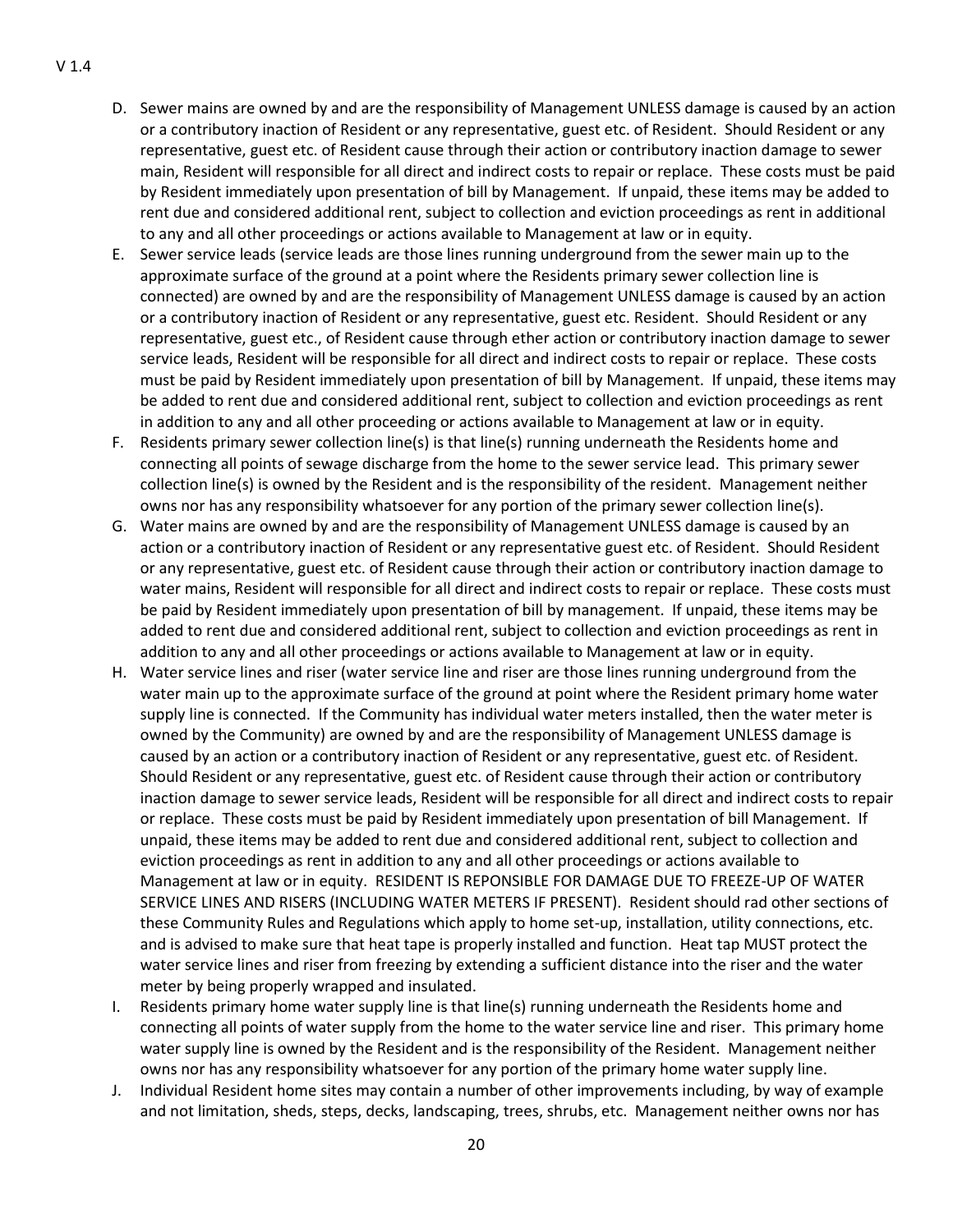any responsibility whatsoever for any portion of these items EXCEPT that no tree or shrub may be removed, pruned, or altered in any way by Resident without first obtaining the written approval of Management and certain other improvements may require written approval of Management for construction, modification or removal (by way of example and not limitation deck, stairs, etc.) as required elsewhere in these Community Rules and Regulations.

**THE OBLIGATION OF GOOD FAITH IS IMPOSED ON BOTH PARTIES** to these Rules and Regulations in both the performance and enforcement of the conditions contained herein. These rules will be enforced by management to insure the health, safety, welfare, comfort, peace, and quiet convenience of each resident in the park. Any resident who violates these rules and regulations will have their lease cancelled and will evicted from the park.

*Tenant acknowledges having read and understands all the stated rules and regulations and hereby agrees to comply with each and is in full agreement with these guidelines being an integral part of the Security Deposit Agreement and Lease between the tenant and management. Tenant acknowledges receipt of a copy of these community guidelines for tenant's personal records. Tenant acknowledges that violations, breach or default of these guidelines, whether singular or several, will be grounds for termination of the tenant's lease and will result in eviction from the park upon three days notice of such violation, breach, or default given by management*

READ THIS AGREEMENT IN ITS ENTIRETY BEFORE SIGNING

Executed by all concerned parties this day of \_\_\_\_\_\_\_\_\_\_\_\_\_\_\_\_\_\_\_\_\_, 20\_\_\_

Tenant (I/We signify by my/our signature(s) that I/we have read this agreement, and herby agree to comply with all that is contained herein.)

\_\_\_\_\_\_\_\_\_\_\_\_\_\_\_\_\_\_\_\_\_\_\_\_\_\_\_\_\_\_\_\_\_ \_\_\_\_\_\_\_\_\_\_\_\_\_\_\_\_\_\_\_\_\_\_\_\_\_\_\_\_\_\_\_

\_\_\_\_\_\_\_\_\_\_\_\_\_\_\_\_\_\_\_\_\_\_\_\_\_\_\_\_\_\_\_\_\_ \_\_\_\_\_\_\_\_\_\_\_\_\_\_\_\_\_\_\_\_\_\_\_\_\_\_\_\_\_\_\_\_

Signature Signature Signature Signature Signature Signature Signature Signature Signature

Print Name **Print Name** Print Name **Print Name** 

Management

\_\_\_\_\_\_\_\_\_\_\_\_\_\_\_\_\_\_\_\_\_\_\_\_\_\_\_\_\_\_\_\_\_\_